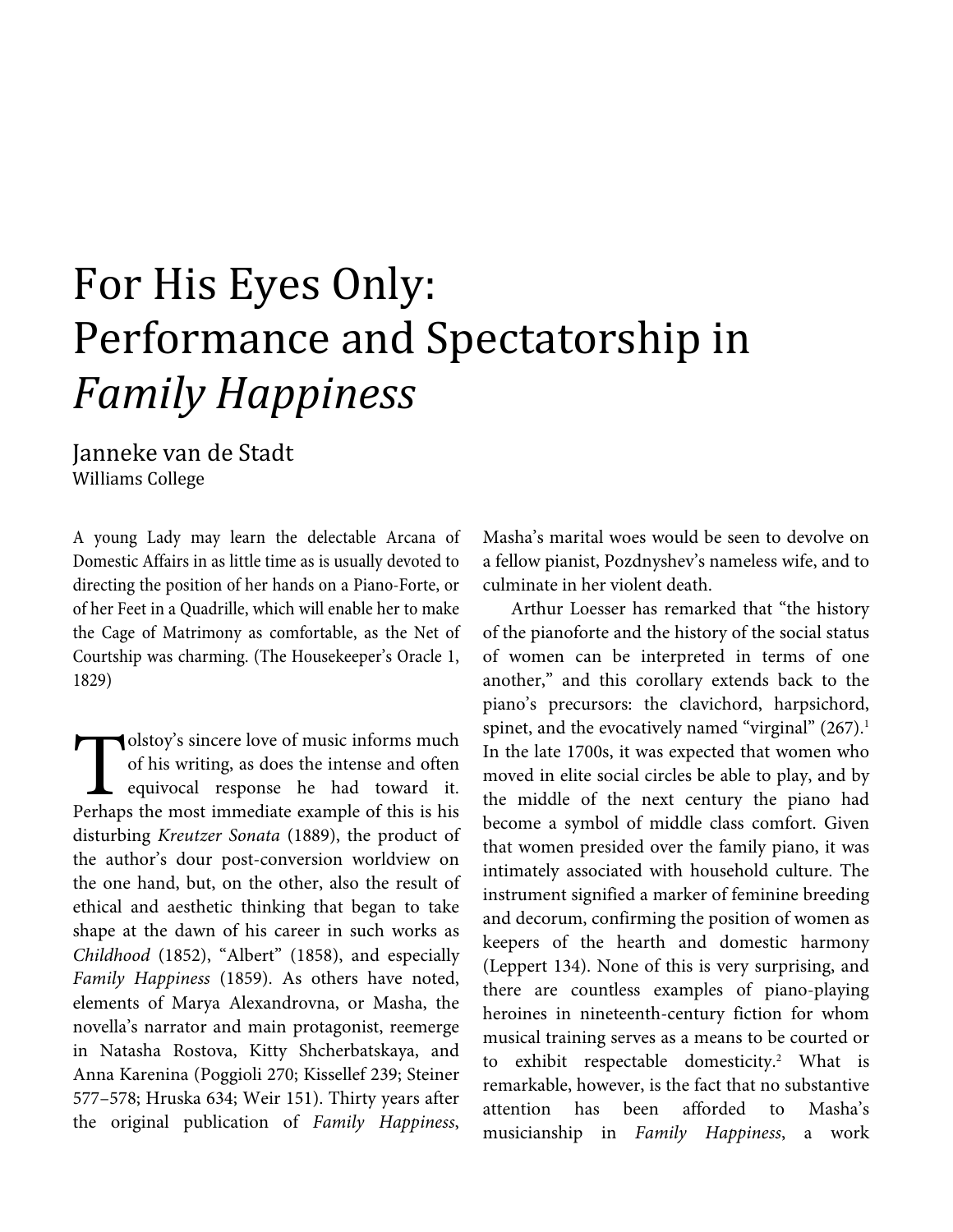profoundly concerned with Hestian values and one in which the main romantic relationship is organized around music. It is by way of Masha's piano playing, or lack thereof, that we are made aware of her constantly performed life, which begins in the intimacy of the family parlor and eventually strays to the ballroom and the public eye. Unlike mere playing, performing presupposes an audience, and for Masha this conceptual dyad functions as the main scaffold for her relationship with men and, most especially, Sergei Mikhailych.

When Masha first mentions the piano, it is specifically to underscore her refusal to play it: "What for? What is the point of doing anything when the best part of my life is being wasted like this?" Prior to the death of her widowed mother, the seventeen-year-old had been eagerly anticipating their move to St. Petersburg, where she was to star in the role considered to be every young lady's defining moment: that of a debutante. Instead, "though I was young and pretty, as everyone told me, I was killing a second winter in the solitude of the country." In other words, the opportunity to display her assets and perform her desirability as a woman had been rescinded. Masha actually admits that having to forego this formative social ritual upsets her at least as much as her mother's death, and in mourning the loss of one she simultaneously grieves over the other. The conclusion of her opening line, "I spent all that winter alone in the country with Katya and Sonya [her governess and younger sister]," reveals a great deal about Masha's frame of mind at the story's outset. Under the circumstances, to be surrounded by familiar women is, effectively, to be alone, for in the rural isolation she inhabits, Masha does not have access to the companionship she considers her due: an audience of potential suitors. Even when she is encouraged not to neglect her good looks, Masha's retort gets straight to the point: "For whom?" she asks, for there is no point in putting on a show if the target audience is not there to appreciate it (*PSS* 5: 67–68).3

Enter Sergei. From the moment he arrives at Pokvrovskoe, this family friend and current guardian to Masha and her sister is presented as a divine gift, and his re-introduction to the family fold is virtually seamless. Although he has not visited the estate in six years, Sergei had once been very close to Masha's father, whose position he in part assumes. But Masha explains why he holds special significance for her: In a passing comment, her mother had once mused that a man like him would make a fine husband for her eldest daughter, which he eventually becomes. This is, to say the least, a strained pairing of roles, and one with which Tolstoy had first-hand knowledge as critics frequently observe.<sup>4</sup> A man charged with protecting a young woman's interests and virtue while also functioning as a potential suitor has an obvious conflict of interest on his hands. Yet, because he has been recommended by Masha's parents in both of these capacities, and since he arrives on the scene as a trusted figure, one is apt to look upon Sergei favorably. The situation is nevertheless perplexing, and Masha's thinking on the matter reflects her own bewilderment: "At the time it seemed strange and even unpleasant to me. […] But still my mother's words stuck in my imagination […] and I would sometimes ask myself fearfully what I would do if he were to propose" (*PSS* 5: 68). Masha at once can and cannot imagine Sergei as a love interest.

While it is true that Masha is given to romanticizing—she had pictured her beau as "slim, lean, pale, and sad" and the flesh-and-blood Sergei, whom she describes as "no longer young, tall, heavy-set" and "always cheerful," jars with this image—she likely never entertained the possibility that she might wed someone like him, local and familiar, simply because she had been preparing to hit the marriage market in the capital. Beyond the standard and often unrealistic hopes and dreams of a teenage girl, Masha's vision of her future marital existence was also structured by her expectations of coming out to Petersburg society. It is not enough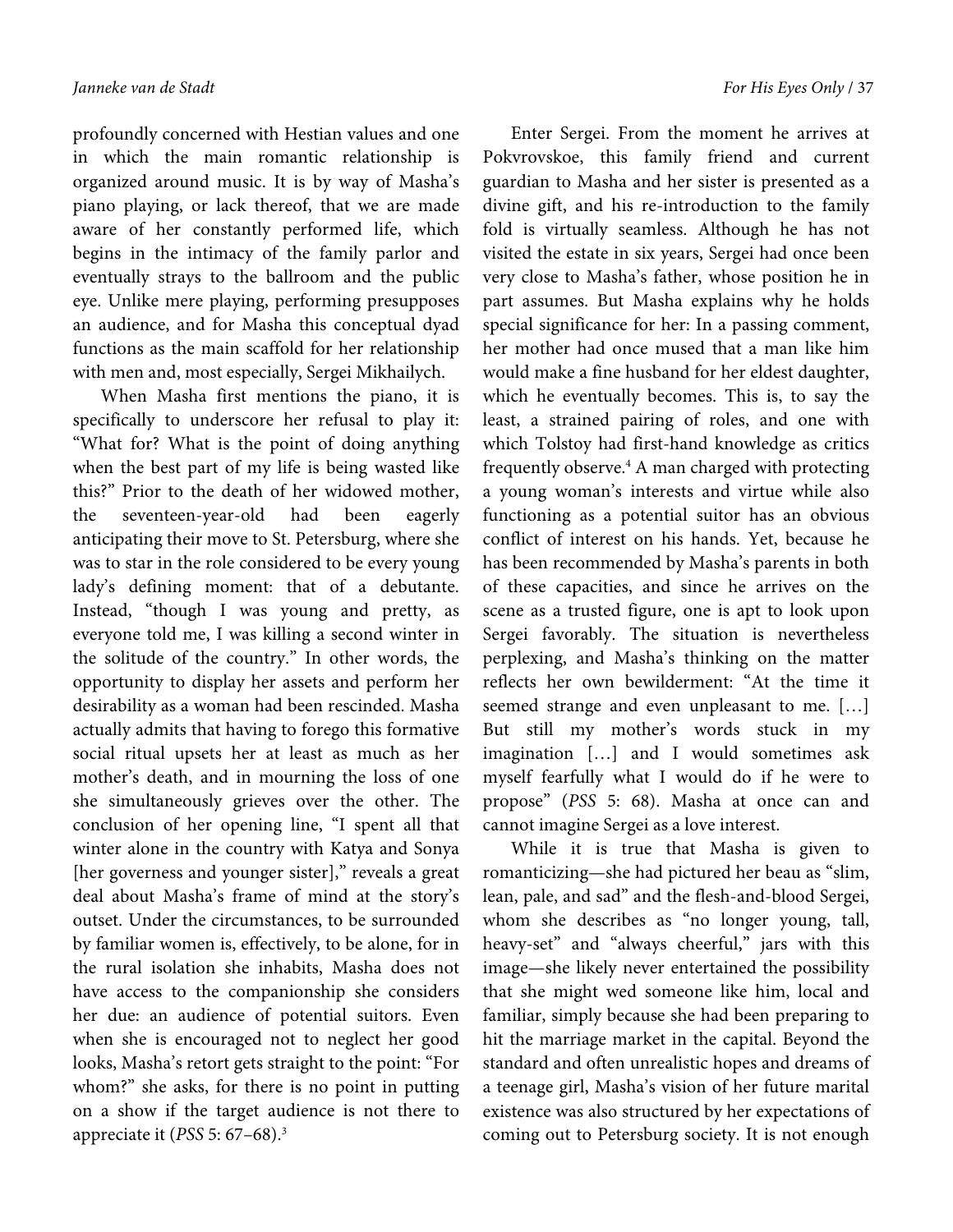simply to attribute her imaginings to excessive reading of romantic novels; there is more to it. As would any young woman in her position, after years of hearing about how the debutante phase works and training for it, Masha is poised to execute her role, and it is evident in the performance she automatically launches into when she first sees Sergei approach the house: "As soon as he turned the corner I hurried to the parlor wanting to pretend that his visit was a complete surprise." This semblance is the recognizable and well-established pose of the coquette. Since Masha is new at this, she is unable to sustain the act and goes out to meet him. Her reaction to his conduct underscores her inexperience: "When he saw me, he stopped and looked at me for a time without bowing. I was uncomfortable and felt myself blushing" (*PSS* 5: 69).

Masha's first encounter with Sergei is a seminal yet often misunderstood moment: It establishes from the outset that their adult relationship grows out of an erotic interaction (Poggioli 272; Reyfman 34, 43). Masha's blush is, after all, an unrehearsed response to the stare of a sexual male. While she may not fully understand the reason for her discomfort, we do, and Sergei's follow-up confirms it: "How grown-up you are! I used to call you 'violet,' but you have become a rose in full bloom!" (*PSS* 5: 69). No longer the child he remembers, Masha attracts and retains the gaze of this longtime family friend as a fully developed woman. Sergei appears either unsure about how to greet Masha or else unwilling to acknowledge her adulthood officially, for though she extends her hand to be kissed, as a young woman of her age and status is supposed to do, he merely squeezes it firmly. Still, his first, guileless reaction to her cannot be erased and the feelings that prompted it are at the heart of his own internal conflict: Like Masha, Sergei both can and cannot imagine himself as her romantic partner.

To a degree, Sergei sublimates his desire into his responsibilities as guardian by adopting a moralizing and didactic posture. When Katya complains to him about Masha's current apathy and indolence, he turns to his ward and pronounces:

"It is not good to be incapable of enduring solitude […] Are you really a young lady [барышня]?"

"Of course I am a young lady," I answered, laughing.

"No, a bad young lady who is alive only when people are admiring her, but as soon as she is left alone, collapses and finds nothing to her liking. All is only for show, and there is nothing for herself." (*PSS* 5: 71)

Sergei's admonition is directed primarily at what he perceives as Masha's need for attention, and he associates this with her social class. In his usage above, "young lady" and "bad young lady" are functionally synonymous. As a remedy, he prescribes Masha a regimen of constant activity that includes, in this order, music, books, and administering Sonya's lessons, effectively becoming her life's stage director: "Find more ways to keep yourself occupied and don't get depressed. […] I shall put you through an examination in the spring" (*PSS* 5: 72). When he returns a year later, Masha feels "obliged to tell him, in detail and with perfect frankness, all [her] good actions, and to confess, as if [she] were at church, all that he might be dissatisfied with" (*PSS* 5: 74). Guardian to the two sisters, financial administrator of the family estate, godsend, director, and pseudo-confessor, Sergei fast becomes an authority on many things, and Masha complies all too eagerly.

In contrast to other visitors, Sergei resists extending the mourning that has reigned at Pokrovskoe all winter. Puffing away on a pipe that once belonged to Masha's father, he tries to redirect dampened energies and re-establish former domestic activity. When Katya is moved to tears as they reminisce on Masha's deceased parents, he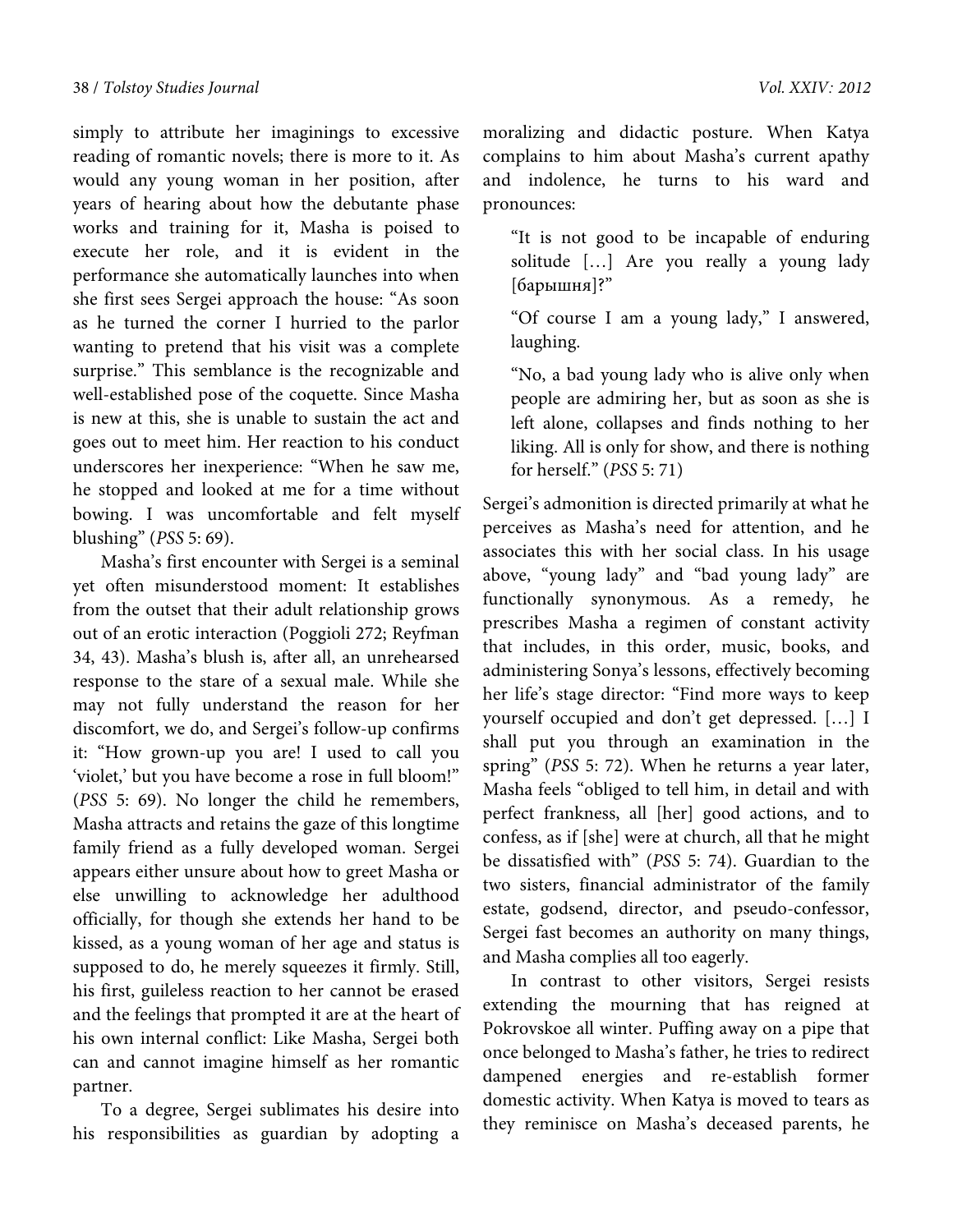turns away from her, enjoining Sonya to resume child's play: "Sonya, show me your toys." Soon thereafter, Masha hears him "sit down at the piano and strike the keys with Sonya's little hands" (*PSS* 5: 70). This is the first of many instances in which we observe Sergei transition to teacher mode, for while he had initially asked to see Sonya's toys one supposes, in order to play with her—he ends up at the piano directing her movements. On the surface, this appears to be a perfectly innocent gesture—I have myself done this countless times with my own children—but in light of the discussion ahead it is most revealing. Play, or at least the presumption of play, is morphed into an opportunity to instruct, indeed control, and to do so specifically through music.

Once he has done with Sonya, Sergei summons Masha to the makeshift classroom. It is here that he establishes the paradigm of performance that characterizes her behavior throughout the narrative: "Marya Alexandrovna! […] Come here, play something." It is difficult not to notice Sergei's predilection for imperative verb forms in this first music scene. At first, Masha welcomes them: "I liked his easy behavior with me and his friendly tone of command." In Russian, Sergei's directive reads "сыграйте что-нибудь," meaning "play something, anything, it doesn't matter what as long as you play." But in truth, he does have something specific in mind, and by the time Masha enters the parlor the open-endedness of "что-нибудь" has disappeared: "'Play this [вот это сыграйте],' he said, opening a book of Beethoven's music at the *adagio* of the *Sonata quasi una fantasia.*" Leaving Masha at the piano, Sergei takes his cup of tea and seats himself in a corner of the room announcing: "Let's see how you play" (*PSS* 5: 70).

Had he remained by her side, a gesture that would signal a certain degree of informality, even camaraderie, Masha's playing might have developed as a shared musical moment. Instead, it becomes an all-out performance with distinct roles: She plays, and he consumes from a distance. Masha senses the stakes right away: "I feared his criticism, knowing that he understood and loved music." This anxiety of performance soon extends even beyond the musical context: "I worried about each word I spoke: I wished so much to earn for my own sake the love that had already been given to me simply because I was my father's daughter" (*PSS* 5: 71). Masha experiences variously, and acutely, the need to earn the approbation of her audience. Not only does Sergei's statement, "let's see how you play," frame the scene as an evaluation, but it also exposes the fundamental truth about his interest in Masha's music making: It is visual. Sergei is the novella's most active viewer according to Irina Reyfman, who conducts a detailed examination of its extensive visual imagery (Reyfman 33). While it is true, as Caryl Emerson has remarked, that Tolstoy is often "fixated on the anxieties and emotions generated in *listeners*" (Emerson 443), sonority often takes second place in *Family Happiness*.

Before we take a closer look at how this seminal episode unfolds, some background is in order. William Stein Newman, whose *History of the Sonata Idea* is devoted to this prodigiously widespread form, emphasizes the importance of the sonata's pedagogical function. He identifies two separate markets for composers in that genre: the concert hall and the classroom (Newman 51). Charles Rosen adds, not without sexist overtones, that because the vast majority of them were relatively easy to play, the solo sonatas were primarily the arena of the female amateur (10). The truth is that it was never an expectation, either of or by women, that their accomplishments as pianists be showcased in the public sphere. As Abraham Mendelssohn-Bartholdy put it to his own daughter and gifted pianist, Fanny: "Music will perhaps become [Felix's] profession, while for *you* it can and must be only an ornament" (Hensel 82).<sup>5</sup>

Many women derived genuine pleasure from time spent at the keyboard, but others resented the obligation deeply, often because they had neither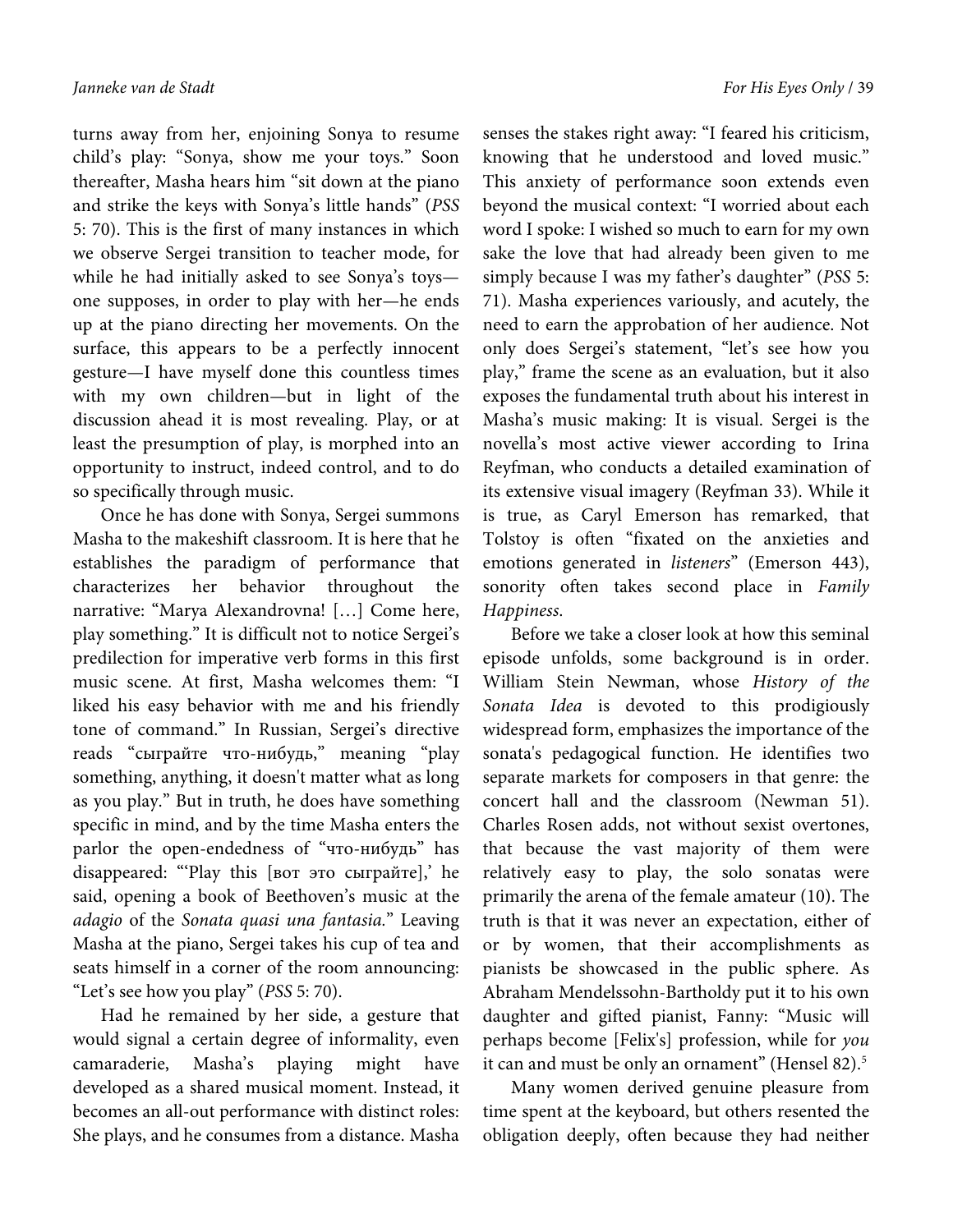talent nor interest. Personal inclination toward music was, of course, not the point of the exercise: As a girl, the ability to play was simply a social and curricular requirement, much as the corset was a basic vestimentary accouterment. Masha's response to Sergei's request confirms social expectation: "With him it was impossible to refuse or say beforehand that I played badly. I sat down humbly at the clavichord and played as well as I could" (*PSS* 5: 70). The fact that the piano, thus far referred to as «фортепьяно», has suddenly been transformed into a clavichord, as though the instrument belonged to an earlier and socially more conservative era, works to emphasize female submission even further.<sup>6</sup>

That the sonata was closely associated with the sphere of women's education and social development is clear, but of special interest to my discussion is the perception of Beethoven's *Sonata Quasi una Fantasia in C-sharp minor (No. 14)*, also known as the "Moonlight Sonata" as traditionally belonging "in the repertory of every boardingschool miss and […] consequently suffer[ing] a great deal of harsh treatment."7 Beethoven himself lamented over the *adagio* of his sonata but for entirely different reasons: Its fame, he believed, overshadowed all his other work. Indeed, that particular movement has enjoyed unparalleled popularity as an independent composition wholly divorced from the two sections that follow it and make up the sonata as a whole. This artificial truncation is also manifested in *Family Happiness*:

The *adagio* was in tune with the remembrance of past days evoked by our conversation at tea and, apparently, I played quite decently. But he would not let me play the *scherzo*. "No, you don't play this well," he said coming up to me. "Stop playing it. But the first movement was not bad. You seem to understand music." (*PSS* 5: 70)

The tenor of evaluation established only moments earlier is restated here through an obvious concern with meeting standards. To judge from the narrative sequence, and also from Sergei's injunction, "Stop playing," a verb denoting the cessation of activity, Masha, who appears to be observing Beethoven's own *attacca subito* directive, can hardly have played more than a few measures before being curbed. How does Sergei come up with so categorical and dismissive a verdict?

Masha is under the impression that Sergei is something of a music *connoisseur*. Yet anyone who has played Beethoven's sonata knows that the second movement is labeled *allegretto*, not *scherzo*. There are, in fact, two sonatas *Quasi una fantasia*  that make up Beethoven's opus 27: the "Moonlight," which is listed second, and the first one in E-flat, where there is no *scherzo* either. Since *Family Happiness* is a first-person narrative, it is not readily apparent which of the two characters first used the term. Masha, who performs the piece from her own book, would have seen the score as well as the correct notation many a time, so it seems unlikely that the term originates with her. She might be repeating "scherzo" in her account simply because it was first used by the all-knowing Sergei, to whom she instinctively deferred at the time. Then there is Tolstoy himself, an accomplished pianist, well acquainted with the sonata, and someone who maintained a lengthy, if thorny, relationship with Beethoven's music throughout his life. Might this be his misnomer? Given the conviction with which Sergei prohibits the second movement, and, by extension, also the third, *presto agitato*, I am inclined to believe that this hiccup in terminology is bound up with issues of spectatorship and control rather than knowledge of music. I will explain by jumping ahead a bit.

As readers, we begin to intuit Sergei's feelings for Masha well before she does. I have already discussed the sexual manner in which he looks at her when he first arrives at Pokrovskoe, and we see further evidence of his attraction in subsequent episodes. When he visits the estate a second time,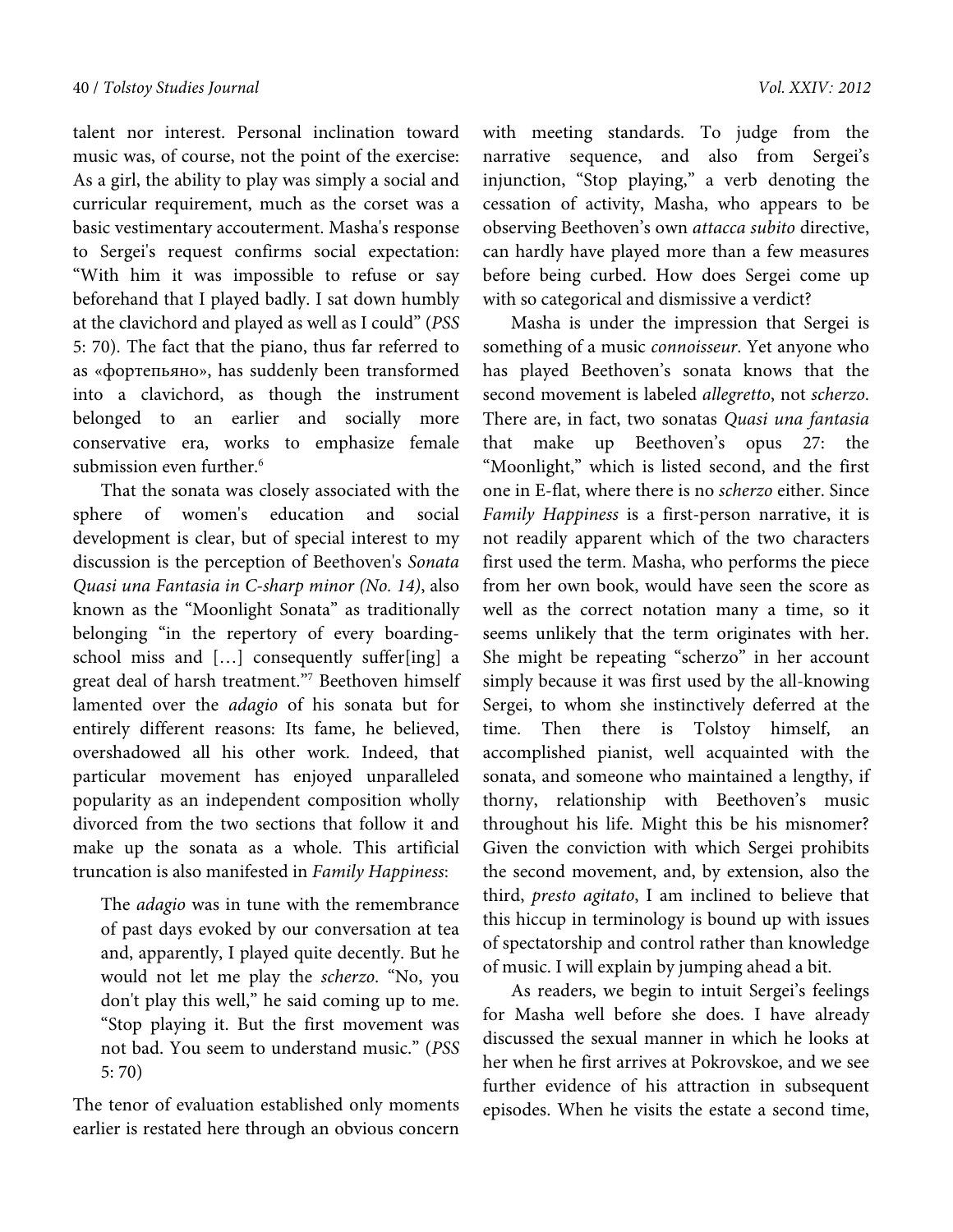Masha launches into another social performance for which she is this time criticized:

I got up, wanting to leave and change my dress, but he intercepted me just at the doorway.

"Why stand on such ceremony in the country," he said, looking at the kerchief on my head and smiling. "You're not ashamed before Grigory [the butler], and I am just like Grigory to you." But precisely at that moment it seemed that he was looking at me in a way quite unlike Grigory's way, and I felt uncomfortable. (*PSS* 5: 74)

Masha senses that Sergei's words do not correspond to the message in his eyes, but she does not yet fully understand what this discrepancy means. He wants to fantasize and gaze upon her as a "young peasant woman," which is how he describes her moments later, whereas she wishes to be seen as she has been taught to present herself: a proper young lady of the gentry class. Back in her room, the memory of his visual disposition persists: "How strangely he looked at me" (*PSS* 5: 74). Only after checking her appearance in the mirror—how she sees herself being viewed by others—does Masha return downstairs, rejoicing that "everything will be more fun," now that Sergei has returned. Of course: She has regained her audience. As John Berger remarks in *Ways of Seeing*: "Men look at women. Women watch themselves being looked at […] Thus she turns herself into an object—and most particularly an object of vision: a sight" (47). While Sergei (and Tolstoy through him) may believe that his intentions are wholesome in their Rousseauean attempt to keep Masha natural and free of the social artifice and "ceremony" of society, the fact is that he wants to have his cake and eat it, too. He purports to be no different from Grigory, a trusted family servant rather than a male outsider on the prowl, yet his actions betray him. Sergei's equivocation speaks to a notion that would begin to preoccupy Tolstoy later in his career, authenticity, which he conceived

as antithetical to performance of any kind. In Masha we can discern two conflicting perspectives at play: On the one hand, Sergei wants her to "act naturally" and resist adopting the conventional role of "барышня," ("young lady") while on the other he encourages her to perform as a "молодайка крестьянская" ("young peasant woman," *PSS* 5: 74), which she clearly is not.

 During that same visit, Sergei finds other ways to discomfit Masha with regard to their relationship. Chided by Katya for dismissing the possibility of marriage, he defends his position that he is too old by thrusting the unsuspecting Masha in the middle of an impossible hypothetical situation: "Suppose that by some misfortune I married a seventeen-year-old girl, like Mash… Marya Alexandrovna. This is a marvelous example, I'm glad it came up; it's the best possible example" (*PSS* 5: 75). Masha expresses her confusion as to why the instance is so fortuitous, but to us it is crystal clear: Sergei is testing the waters of his own, actual, circumstances. Though he encourages her to speak "honestly, hand on your heart," all the while adopting a "joking" tone, he himself is being manipulative and underhanded. For him, this for instance is essentially risk-free, exploratory research, while for her it is distressing: "I began to feel uncomfortable and was silent, not knowing what to answer." In response to his insistent "am I really the kind of husband you dream of when wandering along the paths in the evening? Wouldn't it be a misfortune?" Masha does as she is asked—she tells the truth. Yet, as with Beethoven's sonata, she is not allowed to express herself in full: "'No, not a misfortune,' I began. 'But a bad thing,' he ended my sentence. 'Yes, but I might be mistak…' But he interrupted me again" (*PSS* 5: 76). It is true that Sergei thanks Masha for her honesty, but he follows this up with a backhanded comment: "For me too it would be the greatest of misfortunes," he says, meaning that marriage to a seventeen-year-old comes with substantial baggage. There are, in fact, conspicuous structural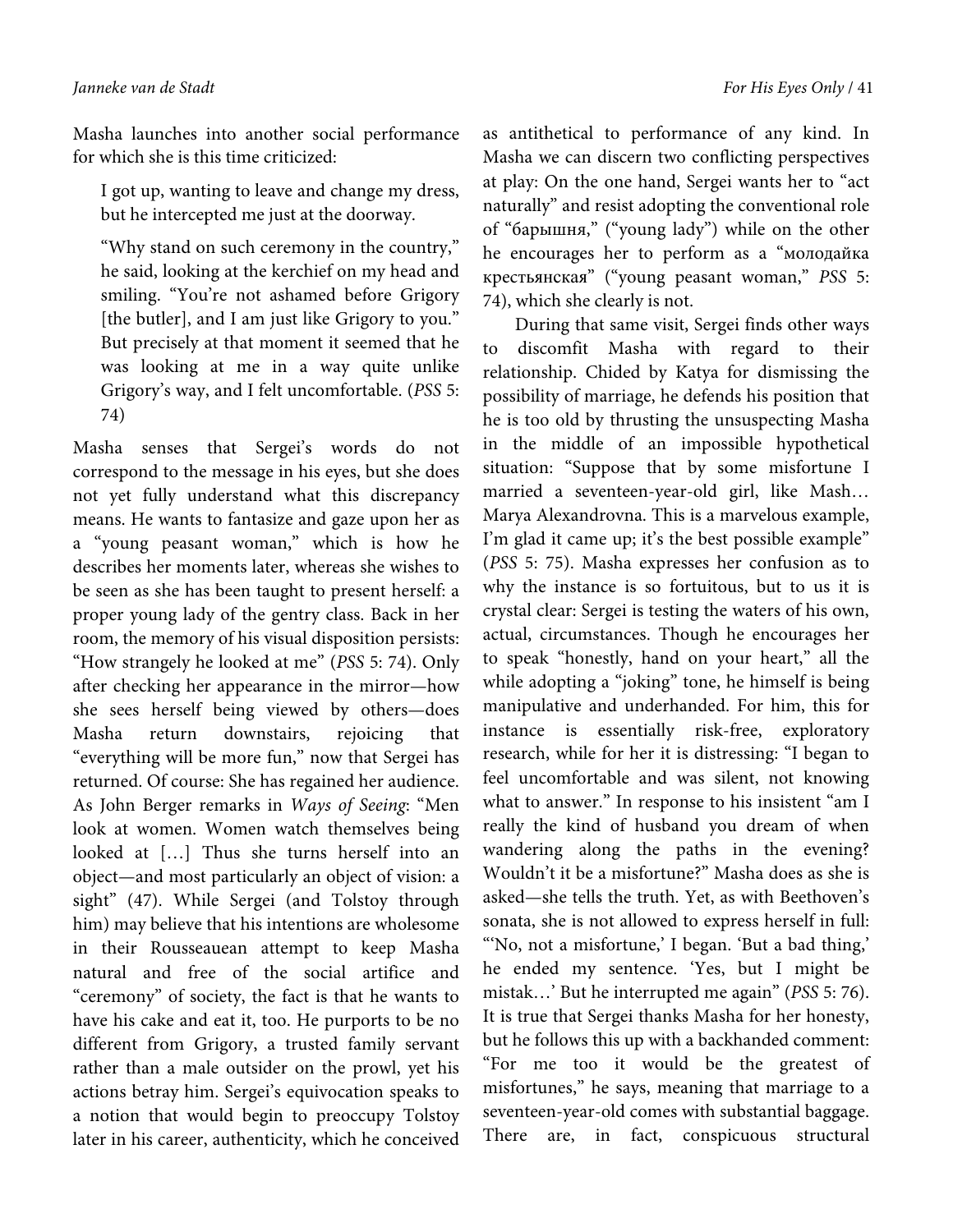similarities linking this episode to the earlier piano performance. The progression is identical in each case: Sergei seeks to evaluate Masha's conjugal viability or her piano skills; he presents her either with an initially vague piece of music or an abstract situation that turns out to be quite concrete; she experiences performance anxiety and worries about the evaluation of her output; finally, he cuts her off midstream with a fraught mixture of criticism and praise. It is not just Masha who switches to performance mode whenever Sergei is present; he forces her into that position for his own benefit.

Even though she had been interrupted and run down for her partial interpretation of Beethoven's second movement, Masha was ultimately delighted by the overall "moderate praise" she had received for the *adagio* (*PSS* 5: 70). In the later episode, however, she comes away from her exchange with Sergei feeling troubled: "Again we were silent, and again I felt uncomfortable. I could not help fancying that I had wounded him by agreeing that he was old; and I wished to comfort him but didn't know how" (*PSS* 5: 76). When Sergei abruptly announces his departure, she devises a possible solution by offering to play him a new sonata. This ruse, which Masha will employ to dispel tension on more than one occasion, is effectively an attempt to reestablish their previously harmonious interaction in which he listens to and evaluates her playing. In other words, Masha realizes that she has not met whatever expectations he had of her when he pressed her to weigh in on his hypothetical situation and, sensing the awkwardness, tries to restore the upper hand to him through the vehicle of music. She wants another shot at performing for him, but Sergei shuts down her initiative: "Another time, he said coldly, as it seemed to me" (*PSS* 5: 77).

Although he cites the need to return home for supper as the main impetus for his departure, one can read Sergei's flat rejection of Masha's proposal in different ways. Unwilling to be consoled, he is perhaps eager to flee the scene of his recent humiliation, or he might be engaging in some titfor-tat: Since Masha refused him a performance as a "young peasant girl" earlier, he will not agree to be her audience now. Whatever the case, and though he seems bent on sparing her from social "ceremony" and affectation, Sergei is simultaneously uninterested in, if not opposed to, his ward's instincts and initiative taking. Besides telling her how to keep busy during his extended absences, and hearing out her dutiful "confessions" upon his return, Sergei eventually becomes the exclusive source of her moral and intellectual capital: "At that time, all my thoughts and feelings were not really mine: They were his thoughts and feelings, which had suddenly become mine and passed into my life and lighted it up" (*PSS* 5: 79). Sergei alternately chooses Masha's books and sheet music or observes how she carries out Sonya's lessons, and his presence at these endeavors, whether actual, implied, or merely foreseen, serves as the motivating factor for her assiduousness. As though he were God himself, Masha absorbs Sergei's teachings, lives by his values, and performs for him the diligent, upright lifestyle he appears to favor. In a remarkable twist, she even eschews her looks for him, which she had been taught to play up, because he exhibits "complete indifference and even contempt" toward them: "He wished to believe that there was no coquetry in me. And when I understood this, not a trace of coquetry remained in the clothes I wore, the arrangement of my hair, or my movements" (*PSS* 5: 77–78). Masha's performed modesty, however, is the stuff of deception, and she is entirely conscious of this: "There emerged an affectation of simplicity [кокетсво простоты] at a time when I could not be simple […] I deceived him without wishing to, and, in deceiving him, I became better myself" (*PSS* 5: 78). Though her deception affords her a measure of control, it is still a product of her initial submission to Sergei. By enacting her adopted role with such determination, Masha's character improves in real life, but, aside from being necessarily flawed, her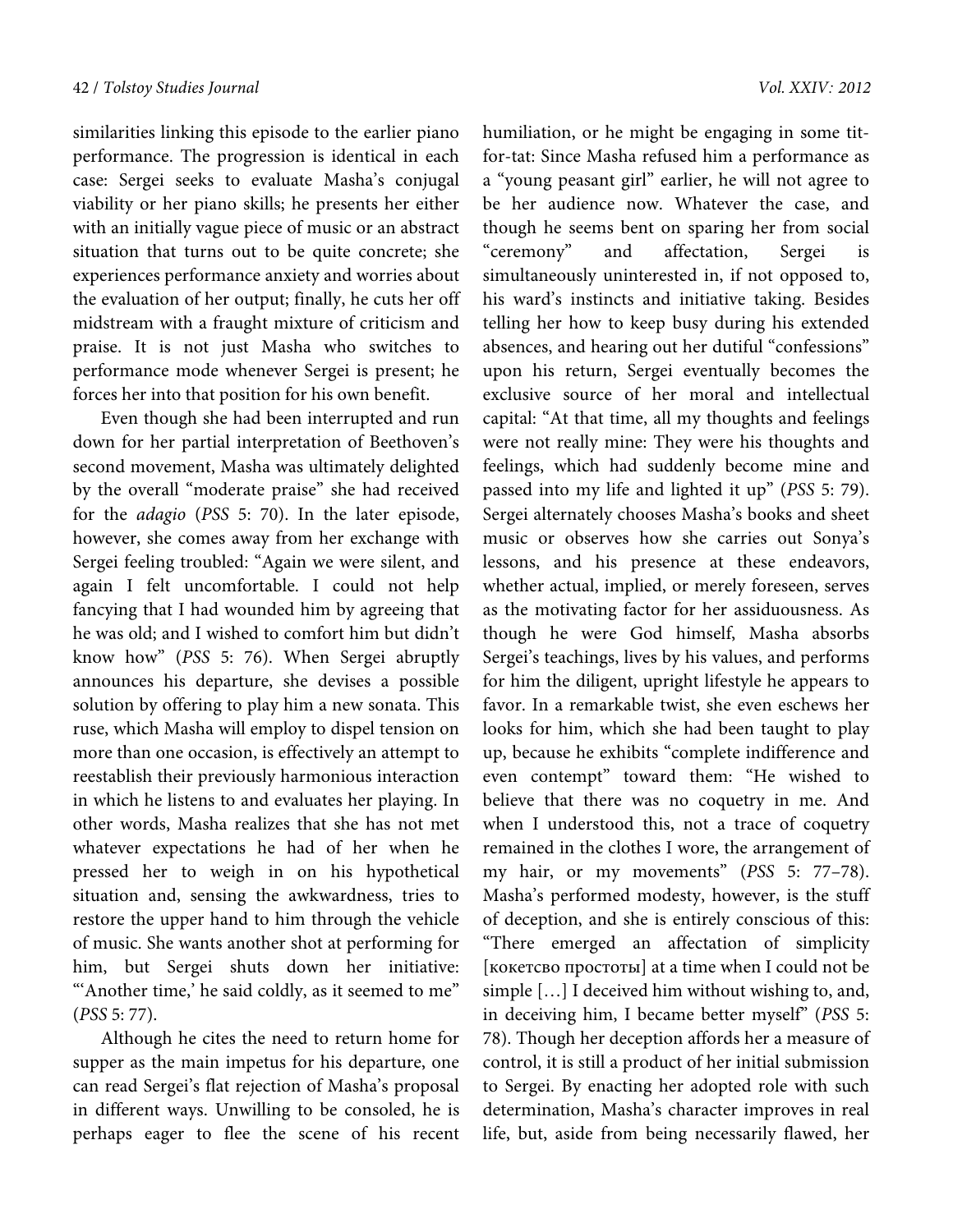rehearsed simplicity is further proof of her eternally performed existence. Even the novella as a whole, written as it is in the first person, is a narrative performance, this time for her reading audience.

To judge by the performance paradigm I outlined earlier, it was likely at the keyboard that Masha honed her showmanship skills at large:

Learning a whole piece of music by heart had seemed impossible to me; but now, when I knew that he would hear it and praise it, I would play a single section forty times over till poor Katya stuffed her ears with cotton wool, while I was still not sick of it. (*PSS* 5: 79)

She even adds that "the same old sonatas were somehow entirely different in their phrasing, came out in a completely different way and were much improved." The sheer stamina and dedication committed to perfecting her execution of a piece or a demeanor, as we saw earlier—comes through quite clearly in this passage, and central to Masha's focused discipline is the only spectator that matters, Sergei. Katya, who is an actual, physical resident of Pokrovskoe, is blithely overlooked as a disgruntled audience member; her real experience of the music comes as a distant second to the promise of Sergei's engagement with it. It is not simply what Masha plays, but how she plays that is influenced by him (in the same way he affects her thoughts as well as her appearance), and her musical renderings automatically benefit, just as she herself is improved, from his authoritative input. And this from a man who is not himself a pianist! Indeed, unless they were professionals (and often composers), like Liszt, Paderewsky, Chopin, or Rubinstein, men of the gentry class did not usually play the piano during the first two thirds of the nineteenth century; it was considered neither seemly nor masculine (Burgan 59–60; Leppert 148).<sup>8</sup> Rather than performers, men were expert observers for whom the piano, and by extension piano playing, were highly gendered quantities

(Leppert 119). As I show in the discussion ahead, and beyond music itself, it is the visual reception of the performance, the "sight of sound" in Leppert's wording, that truly occupies Sergei.

Masha's description of the deep connectedness she feels with her guardian in all things reads rather like an occupation. While he enjoys a disturbingly complete penetration of her—he is, after all, inside her head in the shape of his thoughts and ideas— Sergei does not allow her equal access: "Whenever I turned the conversation to his affairs, he frowned in a way peculiar to him, as if he were saying: 'Enough, please, this is no business of yours'" (*PSS* 5: 77). In the end, Masha is forced to obtain full access to him underhandedly, and, after being made to feel guilty for this illicit acquisition, she absolves her sins through music.

In his insightful examination of *Family Happiness*, Richard Gregg also emphasizes Sergei's god-like status, which he unpacks by way of the Psyche myth. But nowhere is the Judeo-Christian flavor of his divinity more apparent, as Gregg himself notes, than in the novella's pivotal orchard scene, when Masha disrupts male hegemony by helping herself to forbidden fruit (274). Wishing to refill an empty plate of cherries, guardian and ward find themselves locked out of the orchard with no gardener in sight; Sergei has sent them all away to help with the harvest. Although Sonya has run off to procure a key, he is unwilling to wait, so he climbs up and, raising the net that keeps pilfering birds out, jumps inside the orchard leaving Masha, for whom it is impossible to follow, on the other side of the wall. Though he offers to gather fruit, Masha insists on doing it herself, and, convinced that Sonya is incapable of finding the key, informs Sergei that she will go fetch it. And this is when the idea of disobedience slithers into her head:

But at that very moment I felt that I wanted to see what he was doing there and what he was looking at—that I must watch his movements while he assumed that no one would see. I was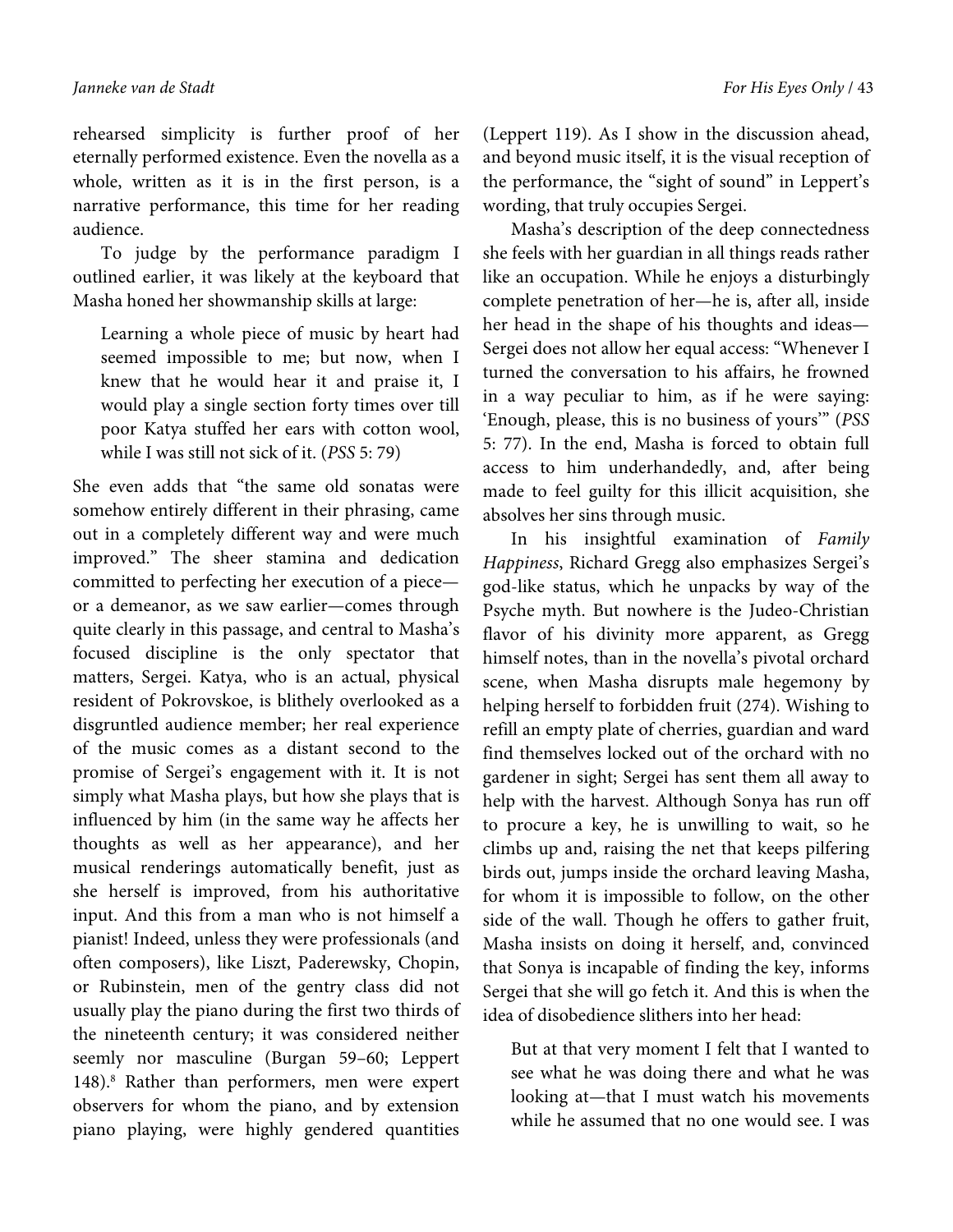simply unwilling just then to lose sight of him for one minute. Running on tiptoe through the stinging nettles to the other side of the orchard where the wall was lower, I climbed up on an empty cask so that the wall reached just below my chest, and leaned over into the orchard. (*PSS* 5: 84)

A rich and revealing allegory begins to emerge here, for the orchard, which Sergei has rendered inaccessible to all but himself, is, of course, his own mind. The net suspended over the fruit trees may stave off birds, but Masha, who is also barred from the enclosure, as she is from the inner recesses of Sergei's psyche, and cannot openly climb in with him, quite literally finds a way around the obstacles he relies upon—the wall and locked gate managing to get through where her guardian's guard is not quite high enough. Since men generally had the monopoly on spectatorship, and Sergei is averse to granting deeper insight into himself, Masha, who is single-mindedly preoccupied with vision in the passage above, is forced to steal a look. She is not the first woman to disobey in this manner—Lot and Bluebeard's wives are prominent examples—and she will regret her indiscretion soon enough.

It is the promise of catching him unawares that tempts Masha most, and the Russian for plucking fruit, "рвать," meaning to rip or tear, keenly speaks to the abuse about to be perpetrated:

He likely thought I had left and that no one was watching. With his hat off and eyes shut, he was sitting on the fork of an old tree and carefully rolling a lump of cherry glue into a ball. (*PSS* 5: 84)

Sergei, his vigilant eyes closed and partially undressed without his hat, is variously exposed, and his presumed solitude occasions further revelation: "Suddenly, he shrugged his shoulders, opened his eyes, muttered something, and smiled. Both word and smile were so unlike him that I felt ashamed of myself for spying on him." Under the circumstances, the neutral act of looking, which had been rendered earlier as "I wanted to see," "didn't want to lose sight of him," and "saw," is now negatively charged as "подсматриваю," or spying. A few sentences later, Masha's newly and visually acquired knowledge has become a "forbidden joy." Evoking Eve but also Psyche, who disobeys Eros and dares to look upon him in secret, Masha has defied her own god and extracted information he dearly wished to keep from her: "'Masha' […] 'Darling Masha!' he said again, in an even lower and more tender tone." No wonder she recalls him "not resembling himself" when he speaks her name and divulges his true feelings, for Sergei has been putting on a show of his own. Throughout the narrative, he appears to Masha alternately as mentor and avuncular resource, or as a giddy "schoolboy," that is to say, in roles that allow him to camouflage who he truly is: a desirous thirty-six-year-old man. In the orchard he becomes fully visible to Masha: "He had ceased to be the old uncle who spoiled or scolded me; he was a man on my level who loved and feared me as I loved and feared him" (*PSS* 5: 84).

Occasioned as it was by Masha's visual trespassing, the relative transparence between the main characters is short-lived, for Sergei resumes "his cold paternal tone" and attempts to restore order: "You had better get down, you will hurt yourself […] and do put your hair straight; just think what you look like!" (*PSS* 5: 84). The latter is surprising admonition from someone who scorns any concern with outward appearance and reminds us how inconsistent Sergei's expectations of Masha are. Conscious of his emotional vulnerability before her, Sergei is frazzled and seeks "to hide his embarrassment by feigning annoyance" (*PSS* 5: 85). As in Genesis, the onset of pudency is catching:

It infected me too, and made me blush […]. I reproached myself, I repented what I had done, I was frightened; I thought that, through my actions, I had spoiled his image of me [что я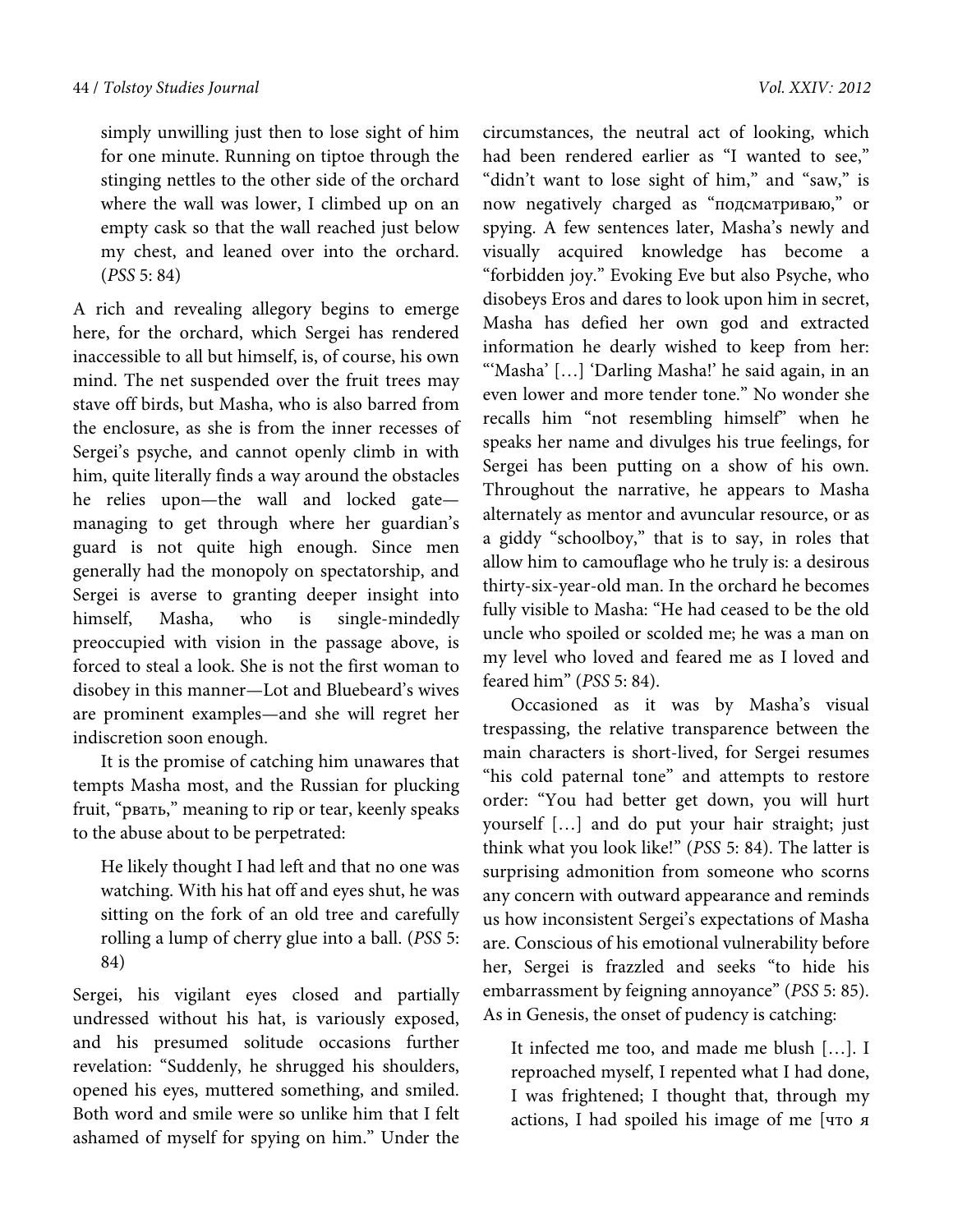навеки погубила себя в его глазах этим поступком]. (*PSS* 5: 85)

Having disappointed the quasi-divine Sergei, who had specifically banned her from his personal affairs, Masha expresses her regret in clearly performative terms: She is anxious about how she presented herself and about how he will look upon her in the future.

Back at the house, and in the presence of Katya and Sonya, Sergei's visit appears to continue without further tension, yet Masha admits that the memory of her actions "weighed on me like a crime" (*PSS* 5: 86). Earlier, Sergei's obvious discomposure had given her pleasure, but now his perceived need to pretend and mask his feelings, all of which confirms a loss of control on his part, distresses her. In order to restore the previous economy of their relationship, in which he was always in charge, she walks to the piano and he follows:

"Play me something—it is long since I heard you," he said, catching up to me in the parlor. "I was just going to…Sergei Mikhailych!" I said, suddenly looking straight in his eyes. "You're not angry with me, are you?" "What for?" he asked. "For not obeying you this afternoon," I said blushing. (*PSS* 5: 86)

Masha immediately plots her query along an axis of disobedience, and the double reference here is key: Though she appears to be expressing regret for her refusal, with a flat "No" (*PSS* 5: 85), to come down from the orchard wall, in other words, for failing to comply, Masha is in fact apologizing for her visual transgression, which is of far greater, and graver, consequence. By taking a peek at Sergei when his guard was down, she has essentially seen him naked; the very memory of it causes her to blush. And even though he acknowledges, by way of a grimace, that Masha has misbehaved, he is unwilling to dole out a scolding. Still, Masha confirms her blameworthiness by resuming her docile role at the keyboard: "'So it's alright, and

we're friends again?' I said, sitting down at the piano. 'Of course,' he said" (*PSS* 5: 86).

Sergei has no immediate hand in the selection of the piece Masha plays that night, but her choice of music is still suffused with his relentless influence, and the performance in question goes well beyond a musical expiation of sins:

He sat behind me, so he was not visible to me; but everywhere—in the semi-darkness of the room, in every sound, in myself—I felt his presence. Every look, every movement of his, though I could not see them, found an echo in my heart. I played a fantasy sonata of Mozart's, which he had brought me, and which I had learnt in his presence and for him. I was not thinking at all about what I was playing, but it seems I played it well and I believe that he liked it. I felt the pleasure he experienced and, without looking at him, I felt the gaze fixed on me from behind. (*PSS* 5: 87)

It is now Sergei who feasts his eyes liberally, and transgressively, on Masha. He may express his longing to "hear" her play, but it is once again the visual that dominates in the passage above. It is critical to appreciate the nature of his viewing here, for though he has Masha's permission, indeed her encouragement, to watch her play the piano, the orientation of his gaze is intensely sensual, even predacious, and, as such, constitutes forbidden observation for a purported guardian, all the more so given the suggestive semi-darkness of the room.<sup>9</sup> So unremitting is Sergei's penetrating stare, and so palpable his pleasure, that Masha feels their power despite the fact, as she repeatedly tells us, that she cannot see him; the premise of this interface is decidedly voyeuristic. In fact, Sergei's invisibility surely heightens the erotic quality of his viewing process and allows him to abuse her musical performance for his own carnal ends. The fact that Sergei insists on dissimulating his romantic interest in Masha bears emphasizing here, for he benefits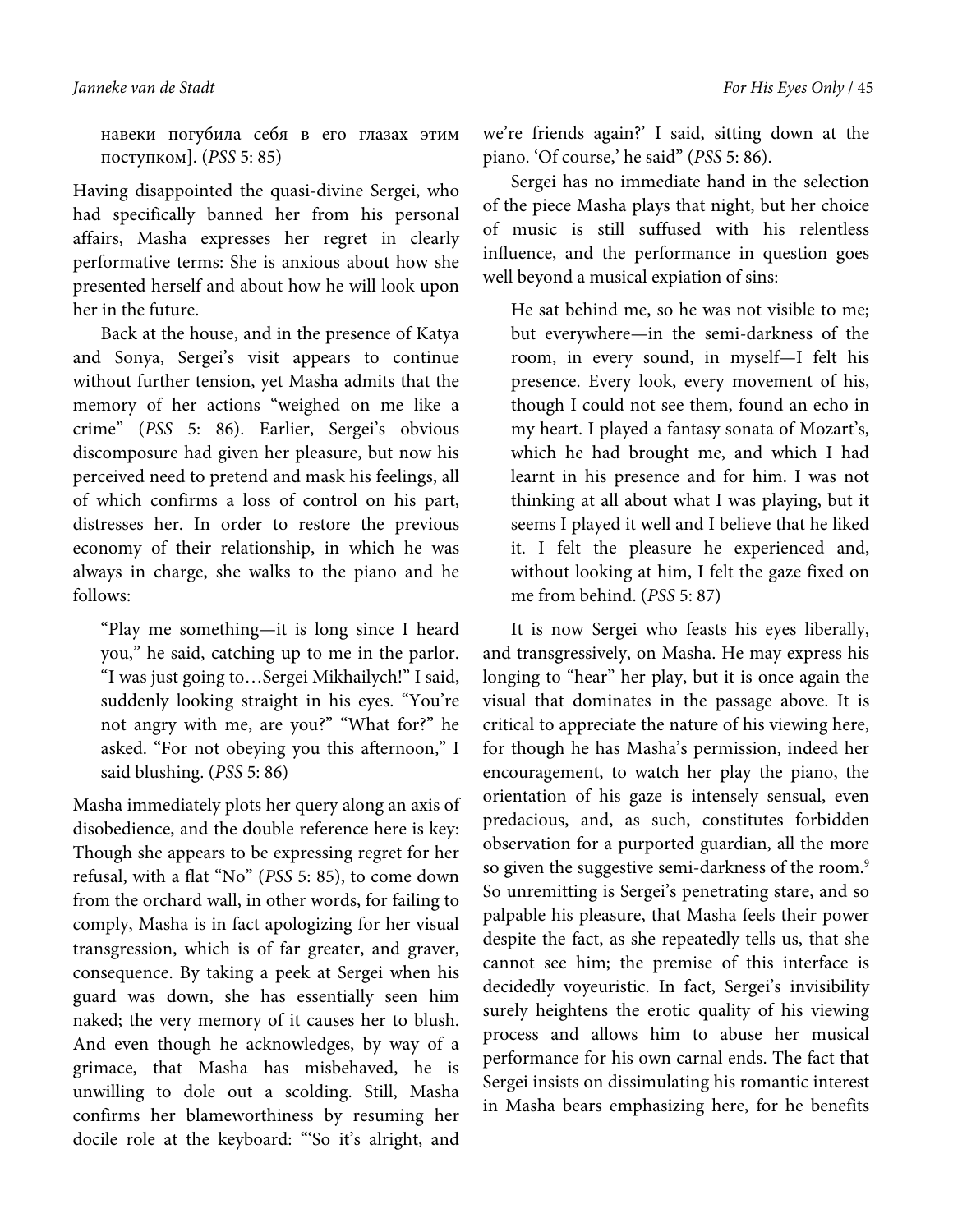underhandedly from the tradition of piano performance as courtship ritual.

Critics have traditionally made much of Masha's romantic imagination (see, for example, Gustafson 112; Steiner 588; and Kisselef 339), while her guardian's penchant for fantasizing, though significant, is never addressed. As in a peep show, Sergei, who is once again Masha's sole spectator, can by way of private delectation indulge his imagination and desire without being exposed. Thirty years later, the *Kreutzer Sonata's* Pozdnyshev would express more openly what is as yet merely suggested in *Family Happiness*:

A couple are occupied with the noblest of arts, music; this demands a certain nearness and there's nothing reprehensible in it […] Yet everybody knows that it is by means of those very pursuits, especially music, that the greater part of the adulteries in our society occur. (*PSS* 27: 57)

In contrast to her previous performances, Masha is, this time, not interrupted by her rapt audience. Quite the opposite, for when she stops playing at one point, and meets his "shining eyes"—a well-established trope of sensuality, especially in Tolstoy—Sergei shakes his head "reproachfully at the music, for [her] to go on." Why, indeed, would he wish to cut this number short? Although Katya, from the wings, expresses her dissatisfaction with the overall performance, Sergei counters her opinion, declaring that Masha had "never played so well." Needless to say, Katya, who was actively listening, is speaking to the musical content, while Sergei offers a review of something else entirely. As for Masha, who believes her playing was good, she does not appear to be either deliberate about or emotionally engaged in musical activity: "I was not thinking at all about what I was playing" and "moving my fingers unconsciously" bespeak a detachment from Mozart's piece (*PSS* 5: 87).

Here I must emphasize, lest one be tempted to interpret Masha's withdrawal as a sign of complete abandonment to the music, that nowhere in her account is there ever any evidence of musical transcendence, or profound engagement, on her part. As reflected in her own description of the event, Masha is far more attuned to the venue, to the vehicle of performance and the resulting spectatorship, than she is invested in the notes themselves. Moreover, now that she has confirmed his emotional vulnerability to her, Masha is able to perform all the more persuasively.

For the attentive reader, the composition featured in this episode is not without meaning. While no such "fantasy sonata" [сонатафантазия], as Masha refers to it, exists in Mozart's oeuvre, she is likely playing his "Fantasy and Sonata in C minor," the only such compilation according to the Köchel catalogue, comprising two pieces that were originally published as a set. The surface similarities with Beethoven's *Sonata Quasi una Fantasia in C-sharp minor* are remarkable: Both entail the same generic hybridity and coupling; both are in the minor mode and in keys barely separated by a half step; and both sonatas are numbered fourteen. Tolstoy is vague as to which of the two pieces, if not both, Masha plays for Sergei on that evening, but the term through which she refers to the Mozart is revealing. We no longer have "almost a fantasy" [*quasi una fantasia*], but rather a *fait accompli*: a sonata that is a fantasy. To be sure, the effects of this nominal change are evident in Sergei's experience of the music, since his erotic imagination is stimulated to such a degree that he is incited to pace through the house once Masha ceases to play: "Then he began to walk about the rooms, through the drawing room to the dark parlor and back again to the drawing room, each time looking at me and smiling" (*PSS* 5: 87). It is as though he were an animal circling a female in heat. That same night, Masha decides to fast in preparation for her birthday, at which point she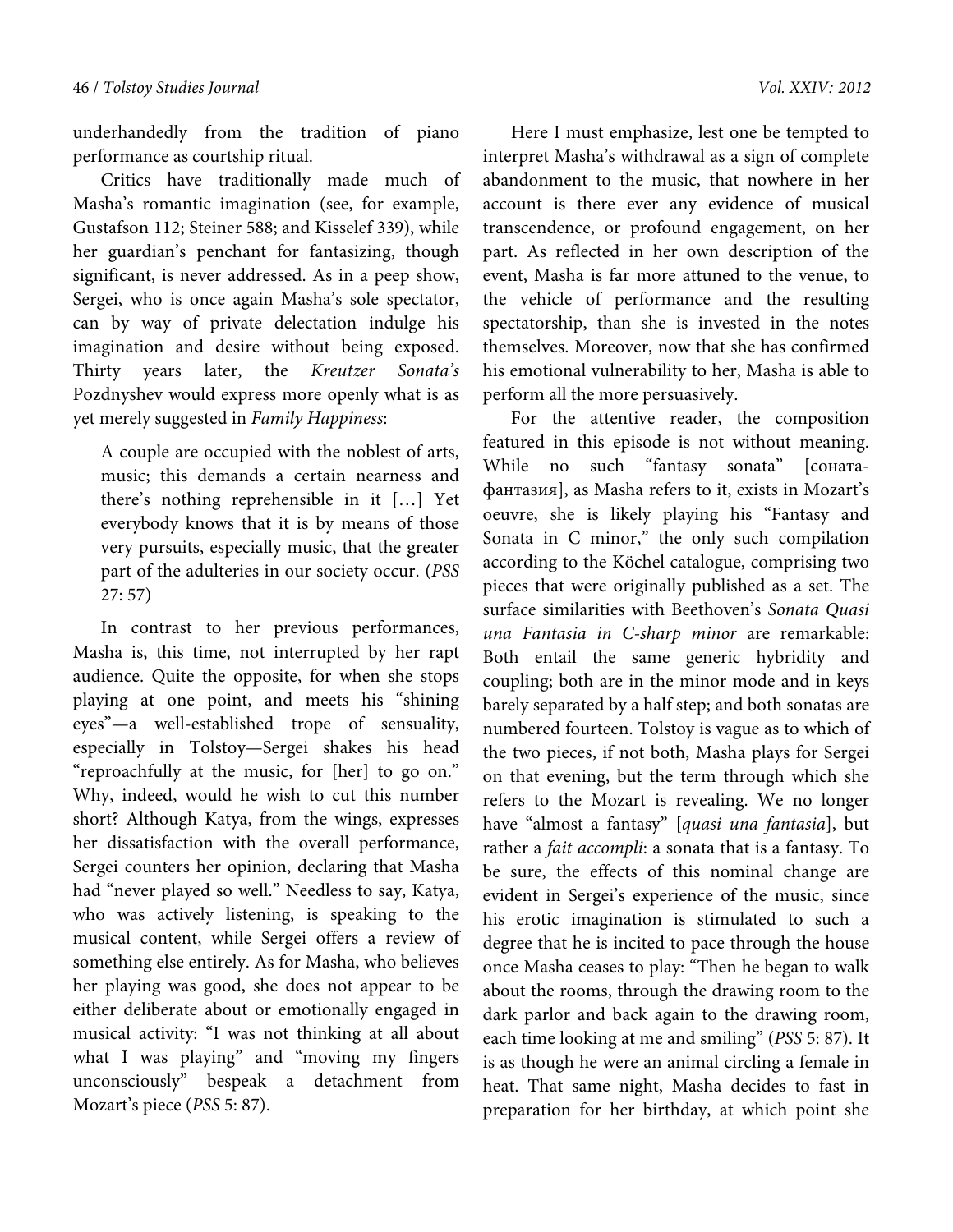will take communion and become engaged to Sergei.

Masha's description of her ritual cleansing, complete with calculated acts of kindness, "studied humility," "humble bowing," and meek posturing—she lies to Katya about her whereabouts in order to give alms to a serf—is reminiscently performative (*PSS* 5: 91–92). She even imagines how Sergei might react to her charitable actions, casting him, yet again, as the implied spectator of her activities. However, following the acquisition of what she regards as greater "moral elevation," he no longer appears as a separate conscience inhabiting her daily experience, but as a second self ("я думала о нем как о себе"), not loftier, but rather her equal (*PSS* 5: 93). Then again, this equality soon shifts, granting Masha the kind of inaccessibility once solely associated with Sergei. After taking communion on her birthday, Masha returns home to find that he has come to congratulate her: "Never since I had known him had I been so at ease with him and so self-possessed as on that morning. I felt in myself a whole new world that was incomprehensible to, and higher than, him" (*PSS* 5: 94).

Masha's disposition has changed radically: Where she once sought Sergei's firm, guiding hand and basked in his penetrating gaze, she now exults in the knowledge of her inscrutability. Masha even believes that "he understood the cause of this feeling," and we might, too, except for this: When she approaches the piano of her own volition, moved not by the need to act contritely but by her newly found self-reliance and inner confidence, Sergei promptly locks the instrument and hides the key in his jacket pocket. Though he tells her benevolently that she should not spoil her present mood—"you have such music in your soul right now, better than any on earth" (*PSS* 5: 94)—this obstruction is the most extreme example of his tendency to interrupt Masha's process. In the case of Beethoven's second movement, as during their conversation regarding the hypothetical MaySeptember romance, Sergei cuts short an action already in progress. This instance is far more severe, for he is quashing intent itself. Once again, the salient tension between notions of authenticity and role-playing, and also between performer and audience, which we first witnessed in the episode surrounding Masha's disputed change of clothes, comes through very clearly here. Her own behavioral instincts, and how Sergei wishes that she conduct herself, are visibly at odds with one another.

As Lina Steiner suggests, and Sergei appears to fear, Masha's developing self-consciousness poses a threat to his sense of control and, therefore, to the very possibility of such "family happiness" as is announced in the novella's title (587). If, as Masha believes, Sergei understands her self-possessed and entitled state of mind, then he appears to disapprove of it as of the behavior it elicits. The mere curbing of her initiative-taking makes this obvious, but the mention of locks and keys deepens our understanding of the control being exerted. Verbal prohibition is evidently not sufficient: Sergei must lock the fallboard and hide the key on his person. Such measures imply a suspicion that the currently more assertive Masha will not heed his words, but Sergei has likely also learned from past experience. After all, and despite both verbal and facial interdiction, Masha had not only disobeyed him at the orchard by accessing his private garden, but also creatively circumvented any obstacles presented by locks and keys. Earlier, it was the need to conceal his true feelings from his ward that had prompted Sergei's symbolic act of locking. What serves as the impetus on this occasion?

Part of the answer can be found in his announcement, at dinner, that he plans to leave for Moscow on the following day. Given his intimate reception of Masha's last performance, and in light of his ongoing struggle with his feelings towards her (which are prompting him to escape her ambit), Sergei does not want to be aroused again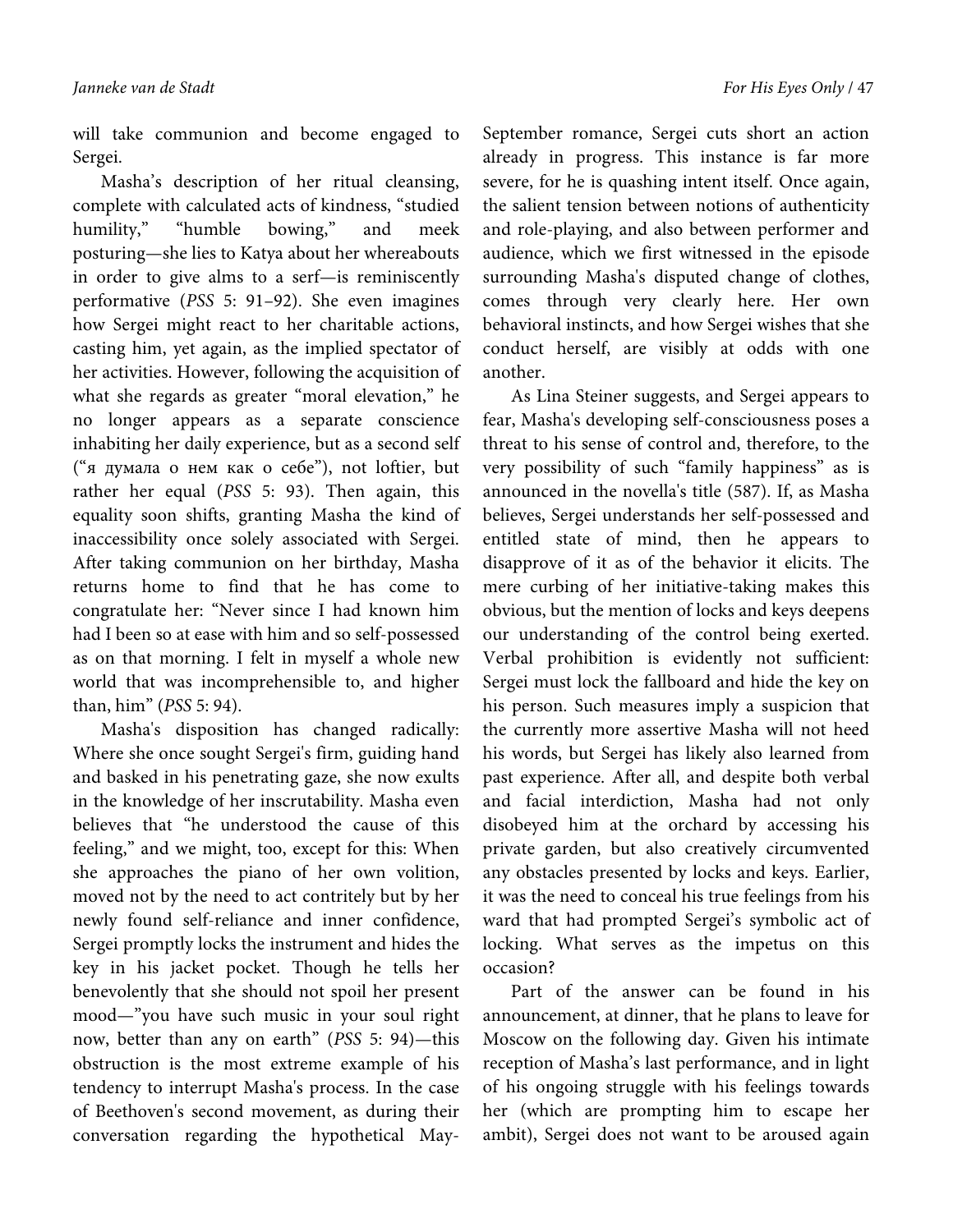prior to his departure. Thus, though he couches his shuttering of the keyboard as solicitousness for her inner being, he is in truth anxious about unleashing what is raging inside of him. In a characteristic move of patriarchal subjugation, Sergei seeks to placate his erotic drive by suppressing Masha and her effect on it. Her piano playing, which is visually restricted to him throughout the novella, functions as an erotic trigger, and he reserves the right to turn it on and off.

While Masha is "grateful to him" (*PSS* 5: 94) for his authoritarian wielding of the piano key, she does take Sergei to task for running away from her and demands that he unlock his box of emotional secrets. After he admits that it is difficult to share the truth with her, Sergei again invokes "A," the hypothetical older (alpha!) man and "B," a much younger woman who is like a daughter to him.

"But he forgot that B was so young, that life was still but a little game to her," he continued with a sudden swiftness and determination and without looking at me, "and that it was easy to love her in a different way and that this would amuse her. He made a mistake and suddenly became aware of another feeling, as heavy as remorse, making its way into his soul, and he was frightened." […] As he said this, he began to rub his eyes as though he were indifferent, and then closed them. (*PSS* 5: 95–96)

Sergei is all eyes when Masha is on display, and with her back turned to him, but he is incapable of looking at her, and meeting her gaze, when he himself is in the hot seat, so to speak. Already in this early novella, we see Tolstoy's tendency to associate erotic awareness with guilt and remorse, but here Sergei is chiefly plagued by the fear of being made a fool. In the passage above, Masha's relative youth is from the outset construed defensively as a gateway to flighty games and amusement in which she plays with his heartstrings. When she asks Sergei earnestly about A's fears, he completely misunderstands her intent:

"It evidently seemed to him that I was joking." His eventual response—now articulated in personal terms—which he expresses in an offended tone, confirms the nature of his fear: "You want to play and I need something else. Play, but not with me." Sergei is reluctant to continue the conversation, yet, when pressed, he ventures that though "A behaved badly […] it all came to an end and they parted…as friends" (*PSS* 5: 96).

This story ending does not suit Masha and she begs another from Sergei, who complies by restating his angst-ridden point of view: "Some say that A went off his head, fell passionately in love with B, and told her so. But she only laughed. To her it was all a joke" (*PSS* 5: 96). And this brings us back to the start of the novella and the mystery surrounding the interruption of Beethoven's second movement. "Scherzo" is Italian for joke, suggesting, in retrospect, that Sergei's original musical veto had little to do with the piece itself, or with Masha's technique, but rather with the emotional fears of an older, vulnerable man.

In a journal entry dated January 7, 1858, Tolstoy mentions a *scherzo* by Beethoven but provides no further identification. It was Beethoven, in fact, who, beginning in the early nineteenth century, pioneered the trend of replacing the more standard minuet and trio with the *scherzo*, which he invested with vigorous tempos, propulsive metric patterns, and sudden rhythmic shifts, making it a genre that musical culture at large, and perhaps Tolstoy himself, associated intimately with the German composer (McClelland 11; Carew 229). Structurally speaking, the *scherzo* is a minuet frequently accompanied by a contrasting trio, as is the case of the "Moonlight Sonata." Of greater pertinence to my essay, however, is that genre's intent: to make a joke at the listener's expense, hence its name. In some cases, it is obvious to the listener why a piece is designated a *scherzo* based on its playfulness and giddy rhythmic patterns, while in others "scherzo" is largely in the ear of the listener. The second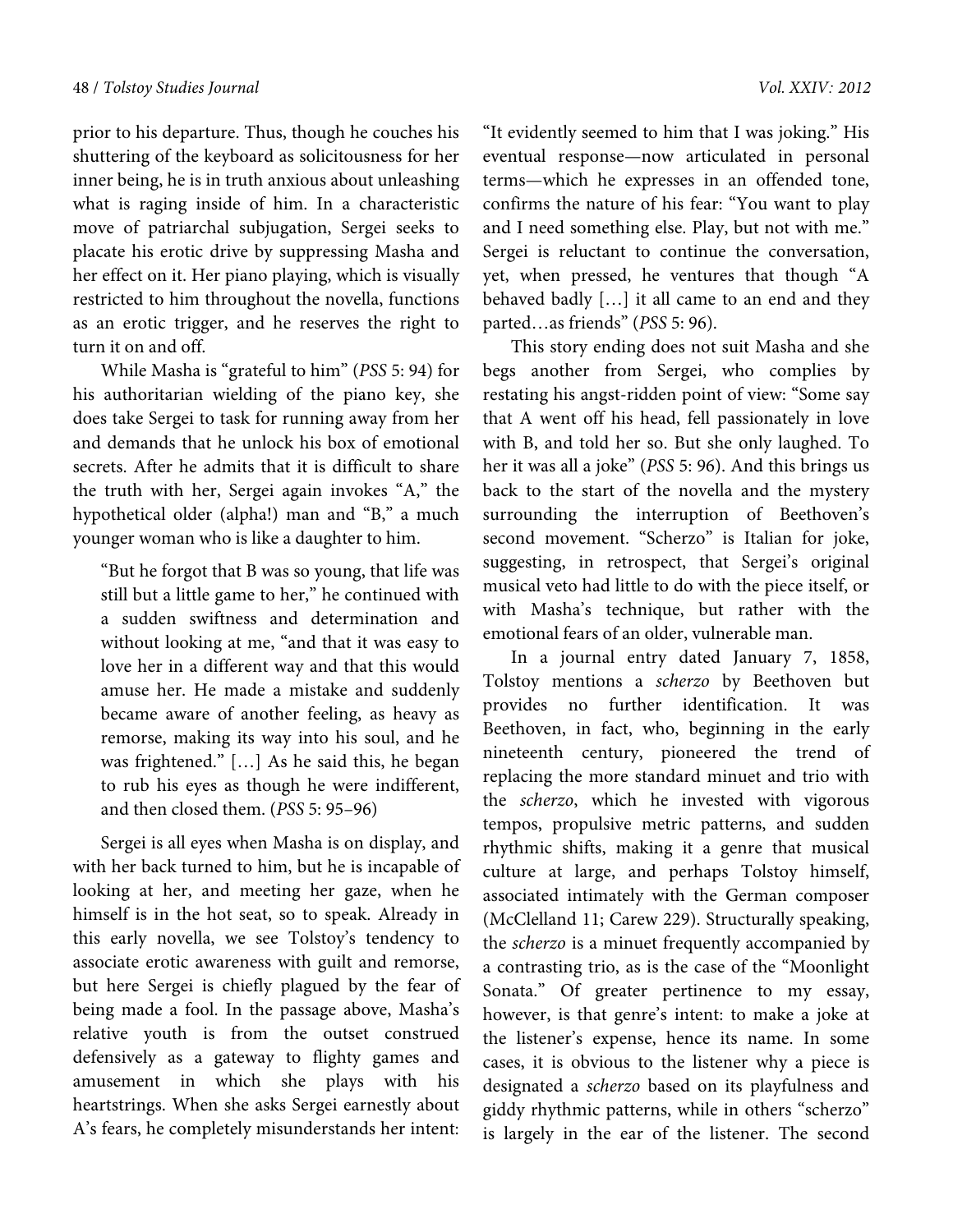movement of Beethoven's *Sonata Quasi una Fantasia* is a case in point: Though most critics refer to it by its tempo marking (*allegretto*, or lively), others, insisting on its character and tone, call it a *scherzo*. Before being curtly interrupted, Masha may well have been performing an *allegretto*, but Sergei, conflicted as he was from the moment he laid eyes on his ward, and fearful of becoming the butt of a romantic joke, heard a *scherzo*. Just as he misinterprets her tone as "jocular" [шутливый] during their discussion of A and B, so does he misconstrue her abbreviated rendition of the second movement as derisive and puts an immediate stop to it.

In order to understand Sergei's generic proscription and its narrative significance more fully, we must now pause on the *adagio sostenuto* that precedes the so-called *scherzo*. With the *ostinato* ("stubborn" or "persistent") triplet rhythm that ceases only in the penultimate measure, its almost constant dynamic marking of *pianissimo*, and the sustained *adagio*, or slow tempo, that conjures up feelings of hardship and grief—a "lamentation," as Héctor Berlioz put it—the first movement of Beethoven's sonata belongs to the repertoire of *Trauermusik* (Jones 78). Masha alludes to this mood in the opening line of the novella, when she tells us "we were in mourning [траур] for my mother" (*PSS* 5: 67). Yet it seems counterintuitive for Sergei, who actively seeks to redirect the paralyzing grief that has overtaken Pokrovskoe, to choose this particular piece for Masha and then stop her from playing the *allegretto* which should, logically, work to lift everyone's spirits, especially given the modal shift from C-sharp minor to D-flat major. We are now better placed to appreciate the nature of Sergei's response to the second movement, but the opening *adagio*, which Masha will take up once more at the novella's conclusion, deserves our attention as the recurring incidental music to Tolstoy's narrative of "family happiness."

By the second quarter of the nineteenth century, young women taking piano lessons were being asked to achieve impossibly strict, indeed "mechanistic" as one critic puts it, levels of regularity and evenness in their playing (Parakilas 138). Carl Czerny—incidentally, a student of Beethoven—whose prolific output included scores of compositions and teaching materials, offered the following piece of advice to Cecilia, an imaginary student, in his *Letters to a Young Lady on the Art of Playing the Pianoforte* (1837):

Into the error of accelerating time, just such young and lively persons as my dear Miss Cecilia are most apt to fall […] For the fingers are little disobedient creatures, it they are not kept well reined in; and they are apt to run off like an unbroken colt as soon as they have gained some degree of fluency. (23–24)

As Parakilas remarks, Czerny's epistolary instructions for correct musical expression, which addressed everything from finger position to seating posture, were at the time subsumed into a broadly applicable ideology of child rearing in which strict discipline did not rely on harsh or punitive treatment, but rather ascribed to the idea that by virtue of constant repetition and application young girls could learn to perform in a uniform, controlled manner no matter how challenging the composition (140). Masha's studiously affected simplicity, through which she "became better" in real life, can be understood as an exercise in the same vein.

The term *adagio*, meaning "at ease," describes a slow, leisurely tempo, but it is the accompanying *sostenuto* of Beethoven's first movement that resonates so keenly with the spirit of Czerny's musical program and the resulting expectations of young women. The guiding idea, in piano performance as in life, is to remain poised and even-keeled—in other words, not to rush giddily as "disobedient little fingers" might do, risking a "fall" into treacherously accelerated rhythms—and to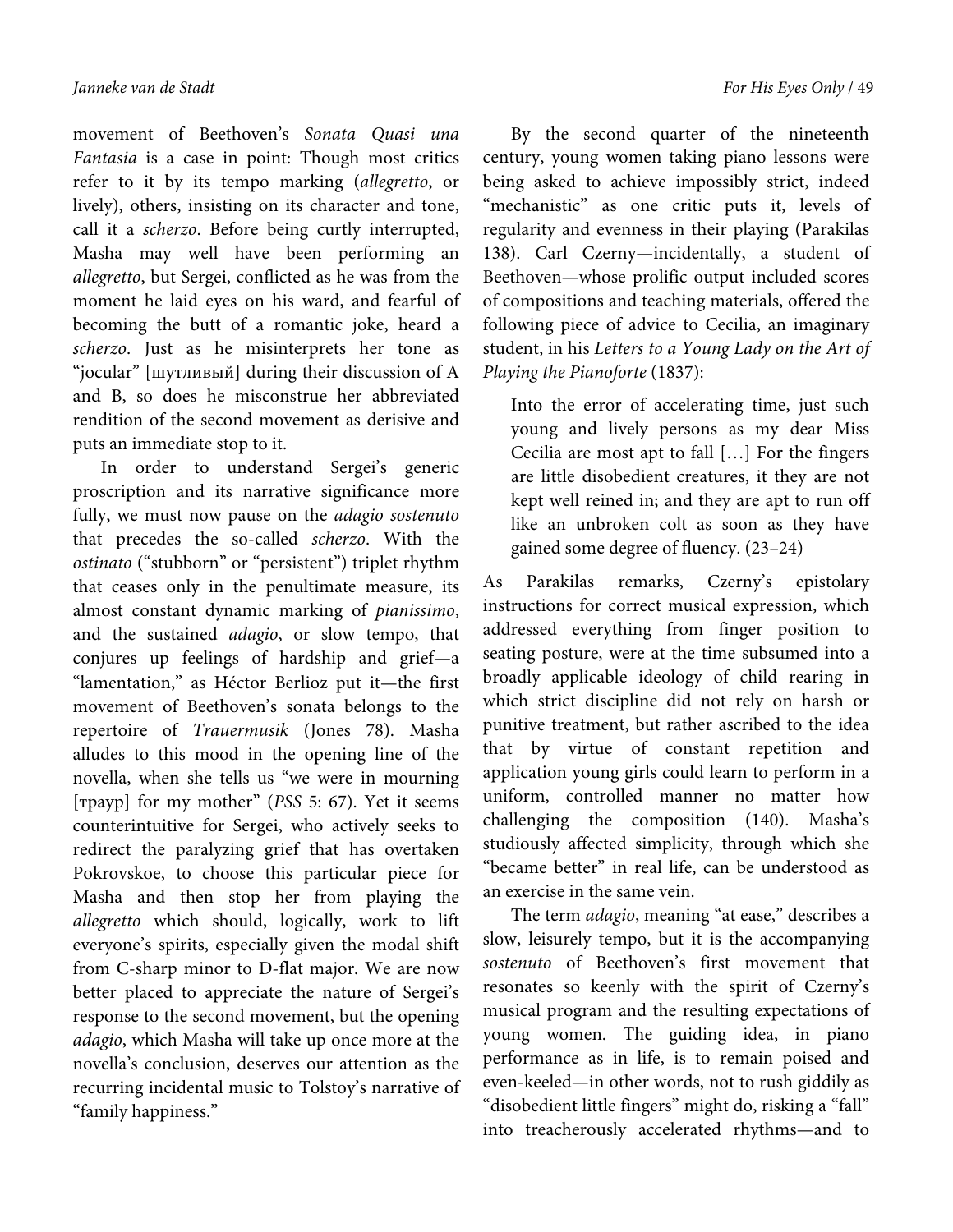sustain this deportment as a general rule. Beethoven's insistence on the importance of maintaining the measured tempo is, musically speaking, entirely necessary, for the continual triplets, combined with the unrelenting, and gradually intensifying, bell-toll motif in the right hand, could well get away from someone and shift into a faster gear. Similarly, from the perspective of Sergei, a seasoned man of thirty-six who expresses more than once his love of rural tranquility and "sitting" (*PSS* 5: 75), there is something deeply appealing about the pace of Beethoven's *adagio sostenuto.* As I argue in the remaining discussion, he will find himself in the position of having to rein the racing Masha back into the appropriate tempo of family life.

Following their wedding and subsequent move to Nikolskoe, Sergei's estate, music dwindles into the background. To begin with, it is scrapped, along with the conventional party, champagne, and special attire, from the wedding day, and although Masha does mention time spent at the piano as one of their favorite activities, her performances never enjoy the kind of narrative prominence they did when she was single. Sergei continues to observe her playing from a distance, where he remains "almost invisible," and the amorousness occasioned by the sight of her sound also persists: "When he was not expecting it, I would rise from the piano, go up to him, and try to detect on his face signs of excitement—the unnatural brightness and moistness of his eyes, which he tried to conceal in vain" (*PSS* 5: 108). While they are presumably engaging in sexual relations as a wedded couple, this is the only mention of observable sensual behavior included in Masha's description of their first two months of marriage.

Thus, music continues to function as an erotic vehicle, but now it is Masha who seeks to satisfy herself visually; she is the intrepid, sexually eager one, while Sergei appears more restrained by comparison. In part, Masha may be attempting to recreate the effect her performance of Mozart's

"fantasy sonata" had on him, but her motivation is, I believe, not so much to arouse her husband as it is, simply, to rouse him. Sergei had been quite restrained from the start of their acquaintance, but in her new home at Nikolskoe, which, under the supervision of her mother-in-law, runs with quiet solemnity like a "wind-up clock," where days slip by according to an "unchanging routine," and where "habit was daily petrifying our life into one particular shape" (*PSS* 5: 106, 109, 111), Masha's longing for stimulation is heightened. "His eternal calmness irritated me," she recalls, and then articulates her needs in terms of acute kinetic frustration: "My love stood still [остановилась] […] I wanted movement [движения] and not a calm flow of life [спокойного течения жизни]" (*PSS* 5: 111).

To frame this in terms of Beethoven's arrested sonata, Masha longs to proceed from the *adagio sostenuto* to the movements (also «движения» in musical terms) that come next: the *allegretto* and *presto agitato*. Moreover, it is her need to perform marital bliss publicly that comes to the fore with greatest urgency: "I loved him and saw that I was everything to him, but I wanted everyone to see our love; I wanted them to get in the way of my love for him and to love him all the same" (*PSS* 5: 111). In Petersburg, Masha will discover a more expansive stage for her performative inclinations which are less the product of an "exhibitionist streak" (Reyfman 44, 46) than a pattern of behavior nurtured by Sergei himself.

The couple's eventual *séjour* in the capital is the result of a marital spat occasioned, on the one hand, by Sergei's continued reluctance to grant Masha access, and, on the other, by his love of sedentary life. Her disappointment is expressed once again in terms of forced immobility: "I want to live life, move about […] not stand in one place [...] I want to move forward with each day [...] and he wants to stand still and keep me standing still beside him" (*PSS* 5: 112). Masha longs for excitement she can share and perform *with* Sergei: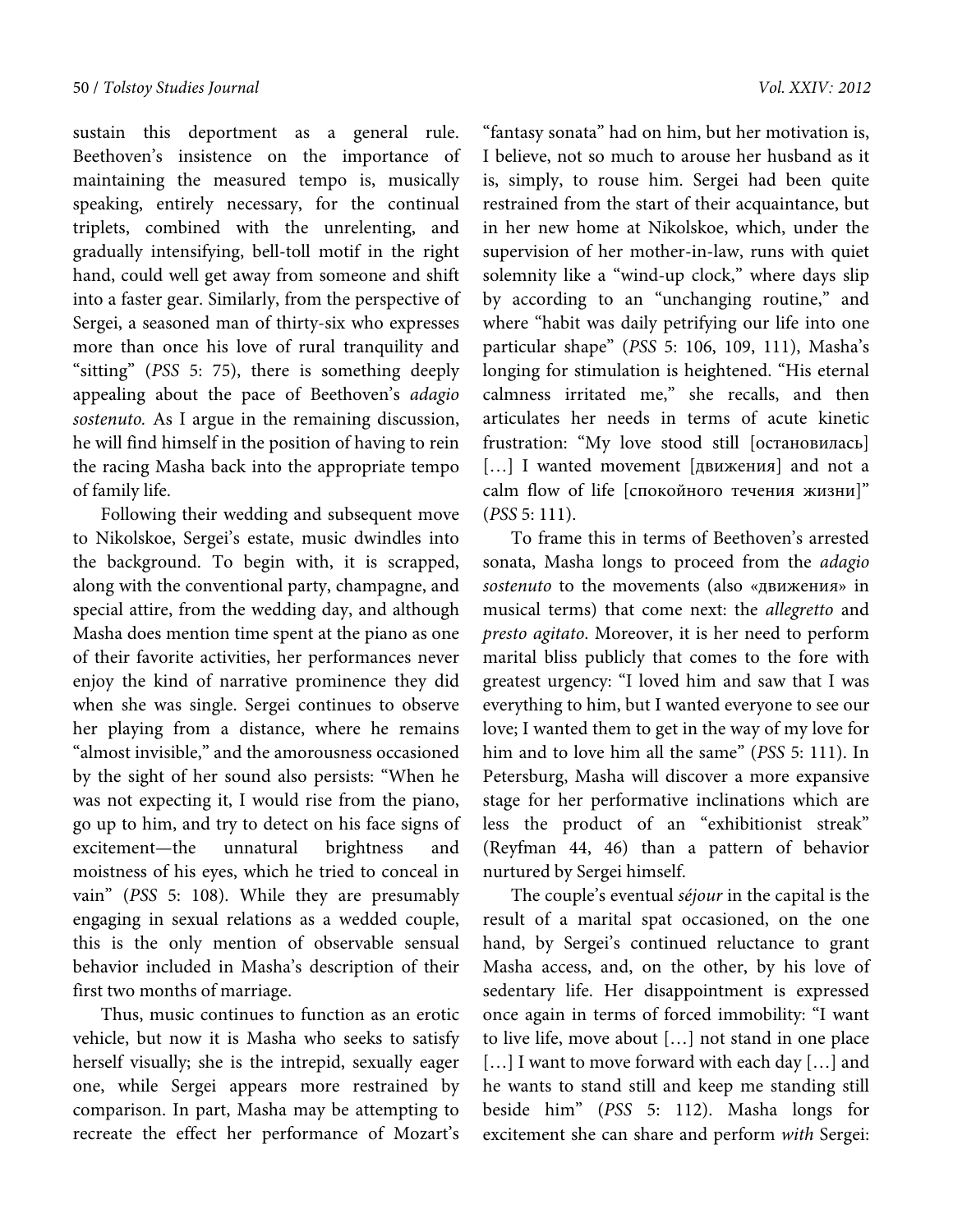"If only I could go with him to the edge of a precipice […] then, pale with fear, he would catch me with his strong arms" (*PSS* 5: 111). But where Masha sees life's thrills, Sergei finds turmoil. He tells her: "I love you and consequently cannot but wish to save you from anxiety" (*PSS* 5: 114). Sergei wants to spare Masha even before she can approach the precipice and feel the excitement, just as he wishes to avoid altogether the levity and dramatic potential of the *allegretto* and *presto agitato*.

After their disagreement is resolved and they decide to spend time in Petersburg, Masha again plays for Sergei while he paces, declaiming Lermontov under his breath. At one point, she abandons her piano stool, takes Sergei's hand and begins to walk with him, "trying to keep step," and this culminates in a peculiar pseudo-dance: "We took longer and longer steps, and rose higher and higher on tiptoe. And with that same step, to the great dissatisfaction of Grigory and astonishment of my mother-in-law, who was playing patience in the parlor, we made our way through the house and into the dining room" (*PSS* 5: 115). Masha and Sergei's prancing, on which the chapter ends, provides a clever transition into the novella's Petersburg phase. To begin with, their light-hearted jaunt upsets the rhythm of country life, where "patience" is *de rigueur*, but, more importantly, it foreshadows the flavor of urban entertainment, for while Masha makes a show of asking "Why should we go into society?" (*PSS* 5: 116), and states that the theater and opera will amply fill their time, the couple's only interaction with music takes place exclusively in the arena of the ballroom.

No sooner does she arrive in the capital than Masha is swept up by society life. Formerly, the main venue for her performances had been quite modest, but in Petersburg Masha spreads her wings on a much grander stage and for a fuller house:

At the ball, it seemed to me that, more than ever, I was the center around which everything revolved, that for my sake alone this great room was lit up and the music played, and that this crowd of people had gathered to admire me. (*PSS* 5: 118)

Unlike the dimly lit country parlor, where she played the piano in a corner and for a single audience member whom she could not see, the ballroom is a bright, open platform where Masha can display her talents and also observe the throng that has come to watch her perform. Not only have her spectators multiplied exponentially, but Masha also experiences their gaze in the same way she did Sergei's—as love: "From the hairdresser, to the lady's maid, to the dancers and the old men promenading the ballroom, all alike seemed to make it plain that they were in love with me" (*PSS* 5: 118). No longer tethered to the keyboard, or to Sergei for that matter, Masha can sail across the dance floor freely and with assorted partners, expanding her repertoire of "movements" well beyond that old stand-by, and limiting, *adagio*.

If, as Kisseleff and Poggioli argue, *Family Happiness* is a hybrid work that combines the pastoral or idyll with realist prose, then it does so by taking a lively detour through the society tale (Weir 167). With its highly critical depiction of urban mores and the obvious emphasis on balls and intrigue, the novella's Petersburg and Baden episodes allude strongly to that genre. To be sure, and certainly in Tolstoy's estimation, the ballroom was a well-known topos of dangerous sensual opportunity since physical display, and visual consumption of it, was far less restricted, especially by comparison to the decorum of music-making in the safety of the family home. But the truth is that the viewing in which Sergei had been indulging during Masha's piano playing was only different from standard ballroom ogling insofar as it was a visual monopsony: He was the only spectator.

At first, Sergei is proud of his wife's social abilities, remarking in a letter to his mother how "everyone delights in her" (*PSS* 5: 117–118). But he soon thinks better of it: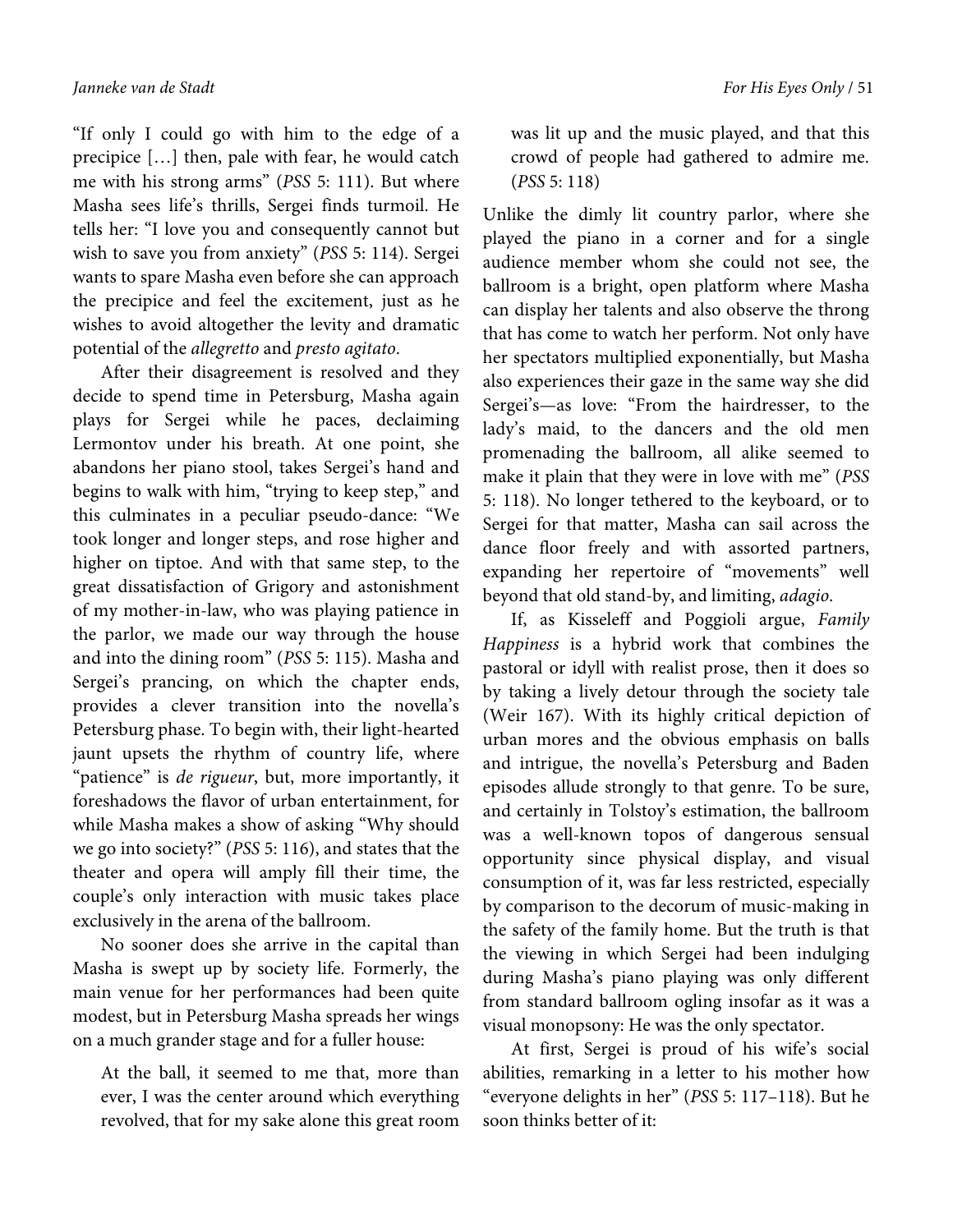Even if I sometimes noticed his attentive and serious gaze directed at me questioningly, I did not understand its meaning. I was utterly blinded by this sudden affection which I seemed to evoke in all our new acquaintances. (*PSS* 5: 118)

This description makes it clear that Sergei's are no longer the only eyes driving Masha's routine, so much so that she only "sometimes" notices them and, even then, does not comprehend what they seek to communicate.

Although he once rejoiced in her social achievements, Sergei now realizes that he can no longer hoard her performances: To counter Tina Turner, Masha is not to be his "private dancer." As she did in the country, Masha fully realizes the effect her performance has on her audience, but now that it is widely and publicly greeted, Sergei is mortified rather than stirred up by it:

I had a new sense of pride and satisfaction when my entry at a ball attracted all eyes, while he, as if ashamed to confess his ownership of me in public, made haste to leave my side and efface himself in the crowd of black coats. (*PSS* 5: 118)

On the one hand, Sergei's shame is occasioned by the manner in which others feast their eyes on his wife, but, as her "owner," he likely anticipates other, insulting, looks, this time directed at him. In being replaced by other spectators, Sergei is already emasculated, but as the object of their (disdainful) gaze he is humiliated even further. It is also important to recognize that Masha derives great personal pleasure from dancing, something she never expresses or manifests with regard to piano playing, which was largely for Sergei's benefit. When Masha performed for him in Pokrovskoe, and with her back turned, the spectacle was wholly contained: Sergei had a hand in the music selection, when and how much of it was performed, and also controlled all visual activity. The very point of Sergei's particular spectatorial pose was to cache

any erotic moments; to make them visually, and by extension empirically, inaccessible to his ward. In other words, Masha was supposed to "contain within her the passive sexuality that can be taken as raw material and molded into the pleasure of its owner, without her enjoying it (that was crucial)" (Leppert 183). In the ballroom, and despite his status as her husband, Sergei is obviously disempowered, and the broad visual access to Masha's performance reads as potential sexual availability. His expectation of passivity, which defined Masha's conjugal experience in Nikolskoe, is shattered by the very vehicle of dance, which has her in constant motion and never "standing still beside him."

Masha may believe that her show is ultimately for her husband's benefit—"'Just wait,' I thought, 'when we get home you will see for whose sake I try to be beautiful and brilliant'" (*PSS* 5: 118)—but he interprets the situation differently. This is evident in Sergei's retort when Masha wishes to delay their departure back to the country so that she might perform, one last time, for another man: "It is sickening that the prince admired you and that you therefore run to meet him, forgetting your husband and your womanly dignity" (*PSS* 5: 122). Sergei puts himself first on the list of Masha's neglected responsibilities and later insists on the performative nature of her offense (a quality he himself nurtured) by putting words in her mouth: "To show myself to His Highness gives me great happiness, but I *sacrifice* it" (*PSS* 5: 121, emphasis in original). Masha's statement regarding her willingness to sacrifice the ball for Sergei had been motivated by genuine affection. Moved by her husband's joyful anticipation of their return to the country, she had resolved not to compromise his needs, not even "for all the balls and all the flattering princes in the world." But just as Masha is about to voice her decision, Sergei provokes her: "He didn't want me to see him as a mere man; in my presence he always had to be a demigod on a pedestal" (*PSS* 5: 120).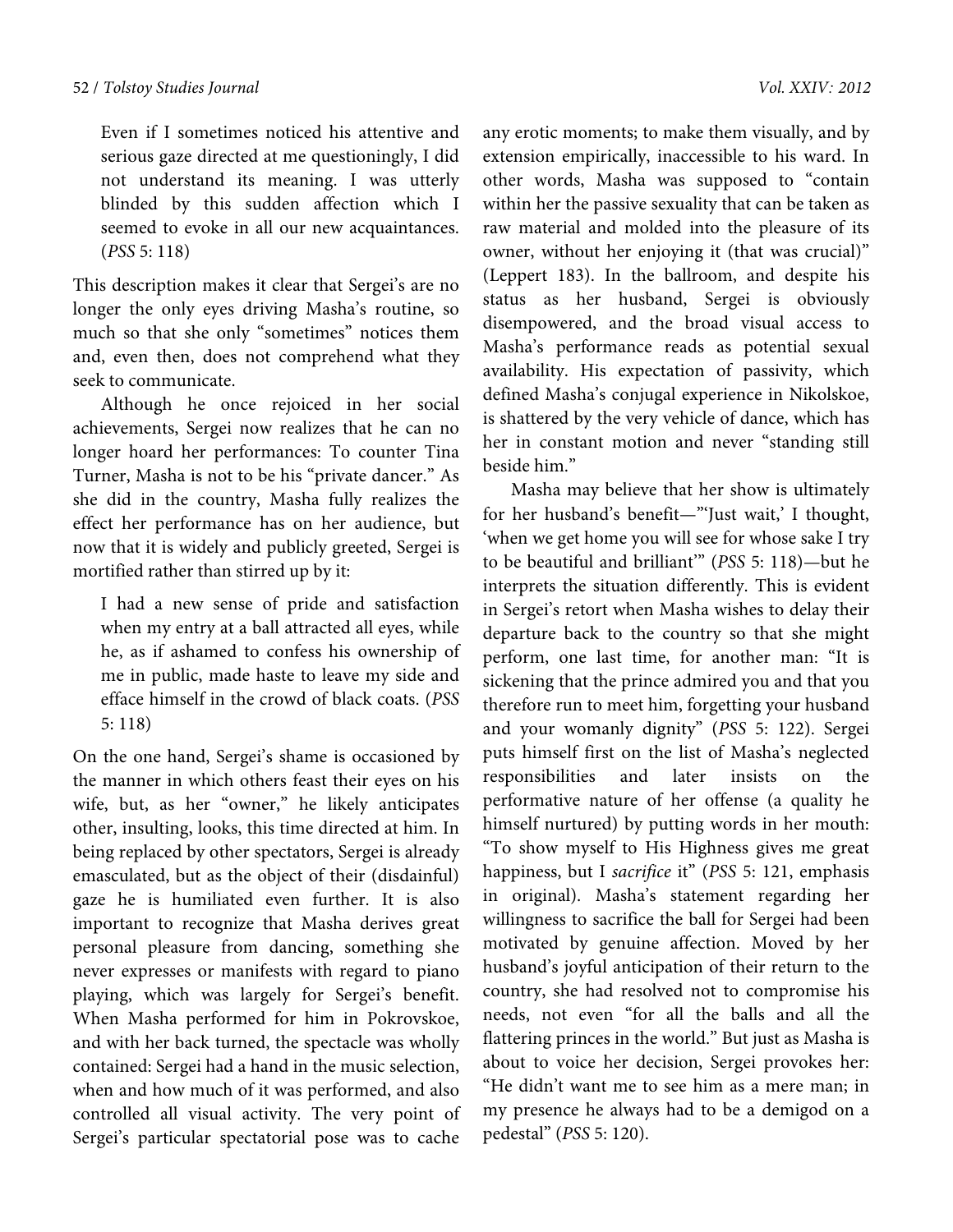Unlike every other quarrel, this one is not resolved at the piano, or at all. To begin with, the keyboard is not even in the narrative picture since it has been supplanted by dance music. Besides, Masha seems uninterested in re-establishing the formerly exclusive, and compliant, viewing relationship: "I was constantly in society, where I didn't need him" (*PSS* 5: 126), she recalls, indicating that Sergei's importance as spectator has evaporated. Although they manage to conceive a child, husband and wife effectively lead separate lives for three years. This marital impasse continues until things come to a head during Masha's stay in Baden, where several events conspire to redirect her outlook and pave the way to the narrative *da capo* on which the novella ends.

Although Masha continues to attract the attention of others, and especially of one Italian nobleman visiting the resort, she is eventually upstaged by a newcomer, the beautiful Lady S, around whom "a more distinguished group gathered" by comparison to the audience she herself commands (*PSS* 5: 129). Not only does Masha's performative drive abate, "I ceased to appear in society," but her visual appeal is, according to some, not even perceptible: "I was completely buried as far as Baden was concerned" (*PSS* 5: 129–130). In the end, it is the brazenness of her Italian admirer that opens Masha's eyes to the fiction she has been living. Before the backdrop of an abandoned castle, Tolstoy restages the orchard scene and has Masha uncover, or more accurately rediscover, knowledge she had been concealing from herself. Instead of spying, Masha eavesdrops this time and overhears the Marquis, whom she repeatedly compares to her husband, expressing his inextinguishable passion for her. Later, forced by circumstances to leave from the castle in his company, she finds herself at once repulsed by and drawn to the Marquis's lusty advances. Just as she is about to give in to him, his voice reminds Masha of Sergei, and she is saved from a figurative fall much as she was spared a literal one at the orchard wall. By the end of the episode, Masha reconfirms what she has known all along: that she loves Sergei, and that her showmanship must be his to have and behold, at least for now.

It is no happenstance that sound (the opportunity to eavesdrop, the consonance of the Marquis and Sergei's voices), and not vision, should emerge as a pivotal element in Masha's penitent road to family happiness. Once she abandons Baden, as well as all it represents, and returns home to the wholesome, Russian countryside, Masha soon reacquaints herself with a particular sound, that of the piano, her old medium, and turns to music one last time in order to mend her relationship with Sergei. Since Nikolskoe is being renovated—an allusion to the fixer-upper that is her domestic life—Masha's household has moved to Pokrovskoe, her "protective" childhood home, and one late afternoon she finds herself all alone with the piano that first set her romantic life in motion. The piece she chooses to exhume after years of inattention is the opening movement of Beethoven's *Sonata Quasi una Fantasia*, a fitting choice, given the moribund state of her marriage. Masha's performance routine returns to her instantly and unchanged: "At the end of the first movement I looked around completely unconsciously, out of old habit, at the corner where he used to once sit and listen to me. But he was not there; his chair, long unmoved, was still in its corner." Masha instinctively remembers not to play through the *allegretto* and *presto agitato* just as she now knows to avoid the accelerated tempo (compare this to Czerny's caveat to female pianists) of society life. When she turns to look upon the first and defining spectator of her performed existence, he is not there, but the familiar props are: The scene is set for Sergei to resume his position. So distraught is she at first, that Masha is unable to continue playing: She is profoundly alone, in her house, in life, and on stage. Placing her elbows on the keyboard and covering her face, Masha considers a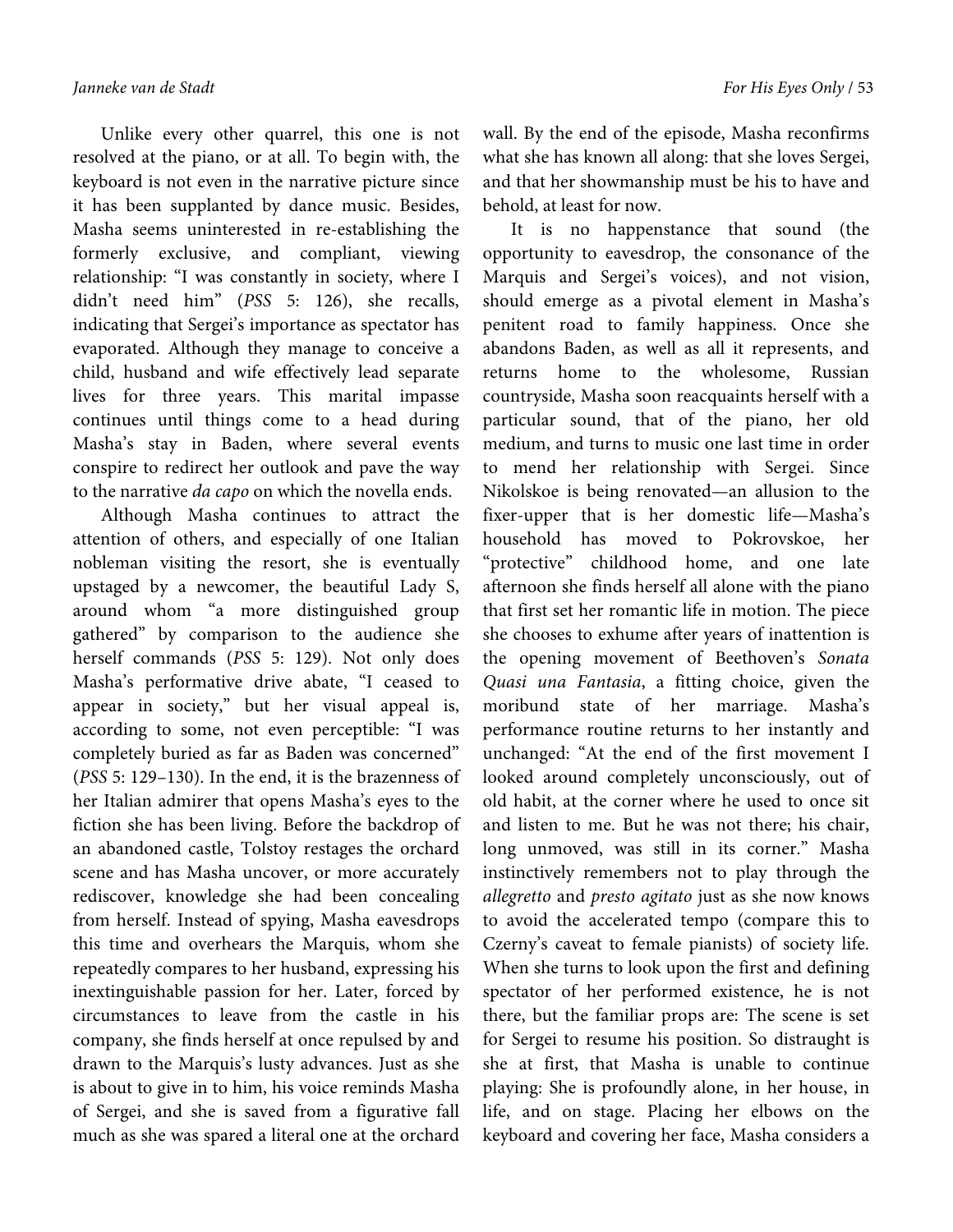seemingly "irrevocable past" and wonders: "Is life really over for me?" Then she begins to play the same first movement over and over again, all the while praying repentantly: "Oh, God […] forgive me if I am to blame, or restore to me all that was once perfect in my soul, or else teach me, what should I do? How should I live now?" By performing an insistent musical loop, Masha answers her own question: The past is not entirely out of reach. With the proper approach it can be summoned up, as can Sergei himself: "Then I heard cautious and familiar footsteps on the veranda […] When I finished playing, the footsteps were behind me and a hand lay on my shoulder" (*PSS* 5: 136). Conjured up by the compulsively dutiful playing of his wife and erstwhile ward, Sergei, like God himself, answers her prayers and reoccupies his rear position as her divine spectator.

While she had rightly identified Beethoven's first movement as an "adagio" at the start of the narrative, Masha refers to it here as "andante," meaning "at a walking pace," as if eliciting her husband's very footsteps. It is no surprise that Sergei wholly approves of her choice in music: "How clever of you [какая ты умница] to play that sonata," he says right away (*PSS* 5: 136). Clever, or shrewd. Better yet, obedient. After all, the Russian «умница», especially when applied to girls, speaks chiefly to their goodness and sensible behavior. Tolstoy is careful to have Sergei compliment Masha on her judgment and not on her playing. By choosing to intone the first piece she ever performed for him, the one that launched the organizing principle of their relationship, Masha gestures her obvious willingness to strike her earlier pose. However, what she will perform from here on out is faithful domesticity, as was the expectation of piano-playing women at the time. And we would be remiss not to reflect upon Sergei's telling reduction, for Masha does not play (and indeed never has) Beethoven's sonata, only the *adagio*. His misrepresentation serves as a chilling clue that hers is to be a monotonous and

partial existence. Just as Beethoven's glorious, multifaceted composition is reduced by Sergei to a single movement, so will Masha's life be condensed exclusively into maternal duties.

That same evening Masha and Sergei have it out while a cleansing rain, mixed in with her cathartic tears, brings relief from the summer heat. She reproaches him for not curbing her performance while they were in Petersburg: "Why did you give me freedom that I didn't know how to use?" (*PSS* 5: 139). Tolstoy has Masha express nostalgia for those trusty locks and keys that kept her performance in check. Her remonstrations become even more distressing: "Why didn't you tie me up or kill me?" (*PSS* 5: 141). The latter is precisely what Pozdnyshev will do to his wayward pianist wife in the *Kreutzer Sonata* and, in the space of Tolstoy's fiction, it is an idea first expressed by a woman who has acknowledged her ill-suitedness for independence.

For his part, Sergei counters that "all of us, and especially you, women, must personally experience life's nonsense in order to return to life itself," adding most hypocritically that since he had no right to pressure Masha he thought it best for her to undergo all this on her own (*PSS* 5: 141). Though he does acknowledge some guilt, Sergei is adamant that he and Masha "not try to repeat life" as it once was, meaning that the amorous, "juicy" period of their marriage is over, and that they have entered a new, family-oriented stage (*PSS* 5: 142).

The persistence of the *adagio sostenuto*, which functions very much as an invocation of the past, severely undercuts his statements. Moreover, Masha's return to her childhood home as the site of their truce is a step backward into a previous developmental past; a regression, in fact (Gregg 278). Yet Sergei is right on one score: Although Masha's performative drive will endure, it will manifest itself differently from this point forward. Much as he made his first appearance before Masha in Pokrovskoe's entrance hall and cast himself as her sole spectator, so does Sergei, now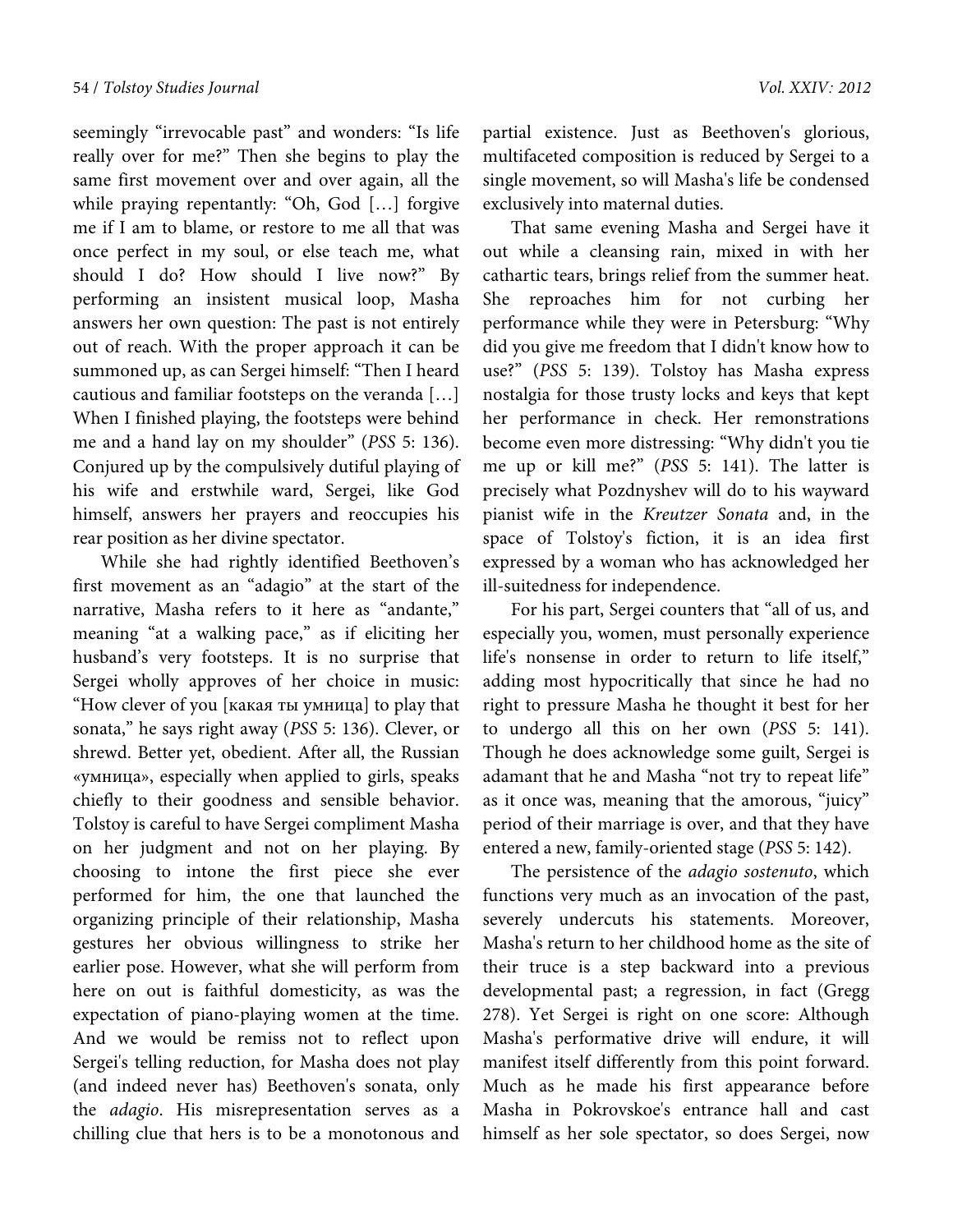"no longer a lover, but an old friend," redirect Masha's gaze toward her son, who makes his own momentous entrance: "'Now we must stand aside and make way for him,' he said pointing at the nursemaid who had approached with Vanya and stopped at the terrace doors" (*PSS* 5: 142). More accurately, it is Sergei who stands aside and willingly relinquishes the spectator's seat to his son (Reyfman 45).

As soon as Masha realizes that her romantic youth is behind her, we are made to witness a pivotal changing of the guard:

Half asleep [Vanya] moved the parted fingers of one creased little hand and opened dim little eyes, as if he were looking for something or recalling something. All at once his eyes rested on me, a spark of consciousness shone in them. (*PSS* 5: 143)

As devoted mother to her (male!) child, Masha will now perform for him, for his eyes only. And this newly refocused mother is obviously enthusiastic, even stingy, about her offspring's attention: "Mine, mine, mine!" she thinks to herself as she snatches Vanya up in her arms and hides his face from Sergei, claiming: "None but I had any business looking at him" (*PSS* 5: 143). At once performer and spectator—the consummate, multi-tasking mother—Masha is again the visual hoarder here, but since it involves her child, she is not transgressing. Effectively de-eroticized, she has been made to recognize "the *delectable Arcana of domestic affairs*," practically, as this essay's epigraph promises, "in as little time as is usually dedicated to directing the position of her hands on a Piano-Forte." After all, it was her final rendering of the *adagio* that catalyzed Masha's reconciliation with Sergei, allowing her particular "Cage of Matrimony" to become, if not "comfortable," then at least tolerable. In the end, family happiness is neither nurtured nor achieved, but performed, a notion that can be seen to foreshadow Tolstoy's

later thinking with regard to the artificiality of marriage as a social institution.

 Two narrative peculiarities are frequently cited with regard to *Family Happiness*: First, that it is the only work by Tolstoy written from a woman's perspective, and second, that the author famously rejected it upon publication, calling it a "shameful abomination" in his personal diary, and "shameful shit [г...о], a stain, not only authorial, but human [...] an abominable work" in a letter to Vassily Botkin (*PSS* 48: 21; 60: 296). What comes through most forcefully in the wording of his severe autocriticism is the moral revulsion the novella provokes in him. The author highlights not only his sense of dishonor, but also the impression of defilement; his writing has forever sullied his reputation. "I am buried both as writer and man," he announces in that same letter (*PSS* 60: 296).

We might recall that Masha's status is also "buried" in Baden's public eye once Lady S. arrives upon the scene, and soon she too begins to grasp the extent to which her own activities have jeopardized both her reputation and her marriage. Although Tolstoy is usually, and understandably, compared with Sergei, there are distinct traits that he shares with his female protagonist, such as orphanhood, piano playing, and a youthful (even harmful) attraction to society life. The fact that he puts so much patriarchal content in Masha's mouth binds him even further to her, of course, but we are quick to see through that veneer.

In a journal entry dated October 23, 1853, Tolstoy mocks the writer Marya Zhukova, stating that "nothing can be more ridiculous than a woman's view of a man's life, which women often undertake to describe. On the contrary, a female author has an enormous advantage in the feminine sphere" (*PSS* 46: 179). Apparently, the inverse was not a given. Perhaps Tolstoy believed that he had greater license because of his own experience with Valeriya Arseneva, his neighbor and ward, with whom he conducted a manipulative, some would say callous, romance. When he attempts to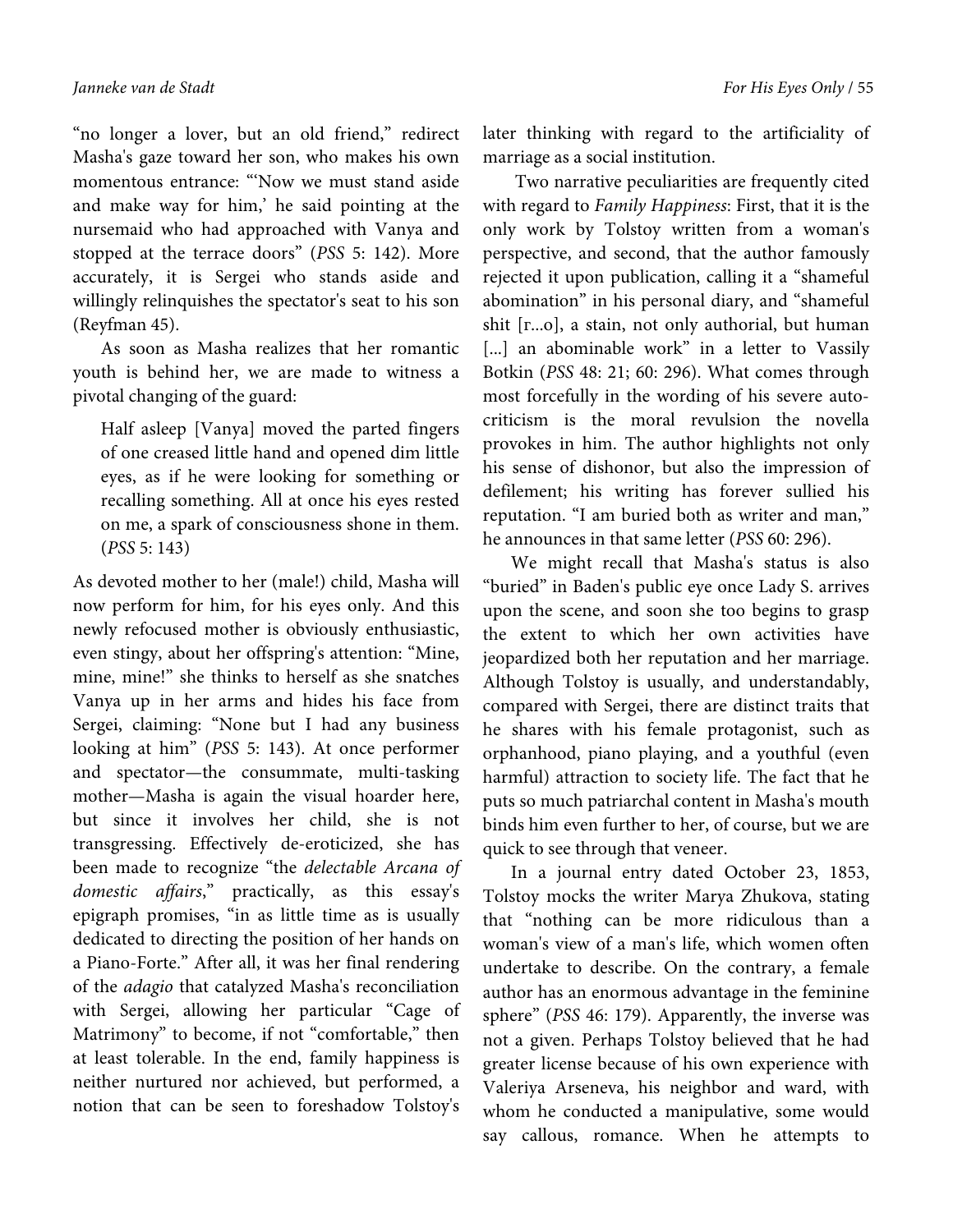pinpoint the cause of the extreme professional shame brought about by *Family Happiness*, which was generally well received at the time, Hugh McLean turns to this biographical episode and suggests that Tolstoy's violent reaction was, at least in part, induced by deep remorse for having philandered during his courtship of Arseneva and then sanitized the actual facts of his life in a work of fiction (16–19). I agree that the author's categorical repudiation smacks of guilt. However, if there were conscious attempts to sanitize on the author's part, they were largely unsuccessful, for Sergei's impure and improper viewing of Masha comes through nonetheless, allowing this guardian figure to emerge as a far more accurate reflection of the young Tolstoy than the author may have intended.

Ironically, after turning the microscope on Masha, and speaking for her, Tolstoy was likely shocked to realize that he had revealed far more about himself in the process, proving that what is good for the goose—in this instance, Zhukova—is also good for the gander. Sergei is supposed to be read as a solid, generous, and uncompromised character who has, even to a fault, Masha's best interests at heart, but the musical subtext exposes a far knottier and conflicted, even repulsive, man.

"Music was never merely a pastime for Tolstoy, but a way of experiencing the quandary of himself, of testing to the boiling point his own principles and aesthetic values under the emotional impact of art" (Rischin 12). While she does not pause on *Family Happiness* when she examines the author's creative relationship with Beethoven, Rischin keenly zeroes in on Tolstoy's consistent appeal to music in matters of self-inquiry. The diary entries he composed as a young man reveal time and again his attempt to use the keyboard as a vehicle of selfdiscipline and an avenue to a virtuous, productive, and measured life, as he struggled all the while not to indulge his gnawing sexual appetite. This line of thinking surely guided Sergei's initial insistence that Masha devote herself to the piano so as not to wallow in sorrow and risk letting herself go. And

since we are now well aware that the regimented playing of arpeggios did not always keep Tolstoy on the straight and narrow, it is essential to recognize how differently piano music functions for the main protagonists of his novella: For Masha, who plays, it is an anchoring medium, while for Sergei, who watches, it unleashes the very impulses Tolstoy wished, throughout his life, to curb in himself.

## **Notes**

1. The etymology of virginal is disputed: Both *virga/virgula* (rod) and *virgo* (virgin) have been suggested. However, the latter seems the most compelling suggestion in light of keyboard practice and cultural history (See Grove 9: 2).

2. The tendency to depict female pianists as transgressive only arose toward the second half of the century, inspired at least in part by Emma Bovary's bogus piano lessons (Brugan 52; Leppert 154–155).

3. All translations of Tolstoy's fiction are (often modified) versions of Louise and Aylmer Maude's work. All other English renderings are my own.

4. I am referring to Tolstoy's perplexing relationship with his neighbor and ward, Valeriya Arseneva. Beginning with Eikhenbaum, numerous critics have emphasized the relevance of this biographical episode to Tolstoy's novella (See, for example, Christian 90; Cruise 193; Poggioli 266; Reyfman 29; and Steiner 577).

5. Although a handful of women did enjoy careers of varying lengths and acclaim as concert pianists in the eighteenth century, they were the exception. One such prominent example is Maria Szymanowska, a Polish concert pianist who eventually became Russia's court pianist (Swartz 44).

6. Tolstoy will make this keyboard substitution again in the context of Tatyana Semenovna's (Sergei's mother's) home, which is deliberately presented as rooted in the ways of the past.

7. The quotation is by Eugen d'Albert in his introductory remarks to a 1909 edition of Beethoven's "Moonlight Sonata." See Beethoven xiii.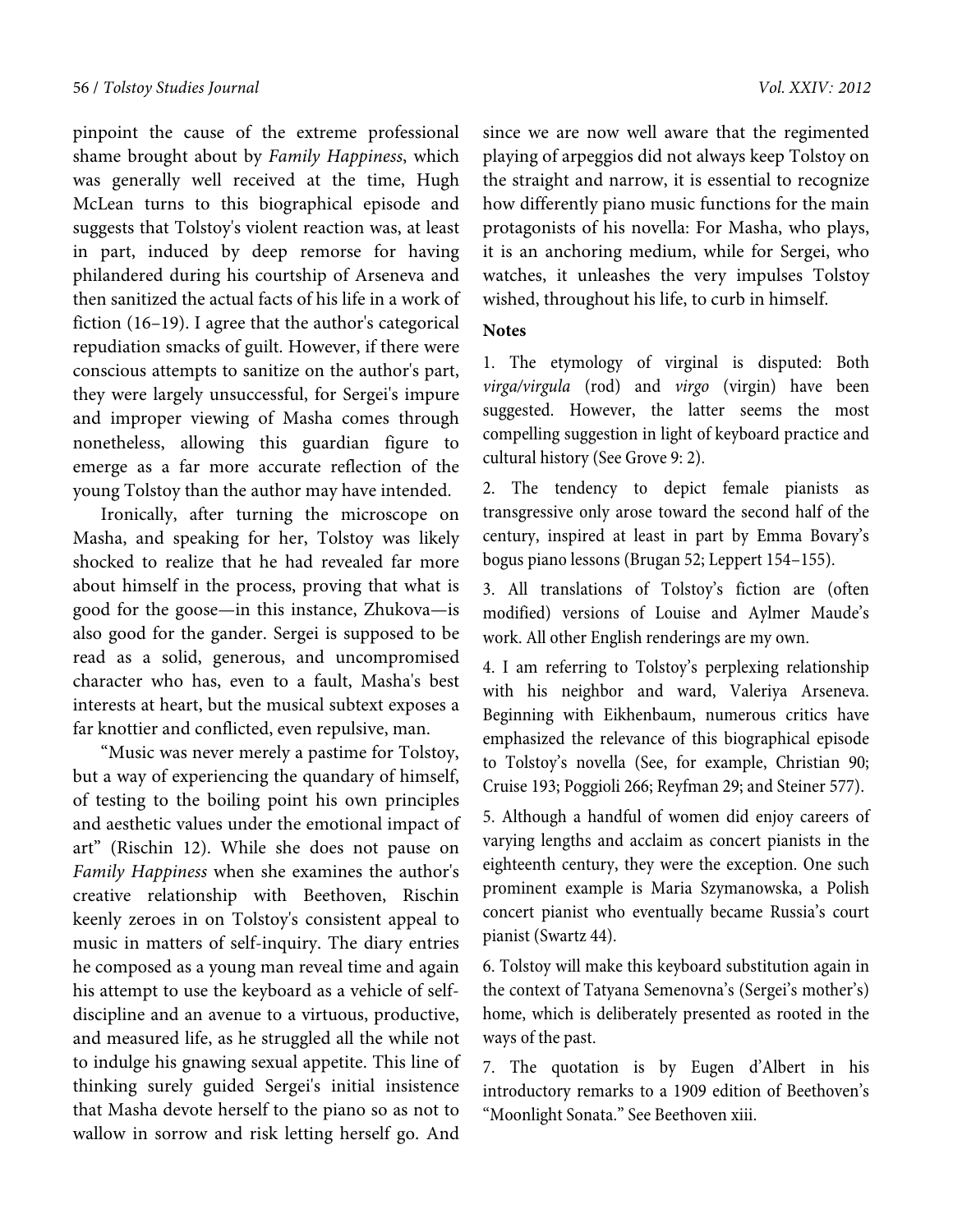8. Tolstoy was something of an anomaly in this regard, but while his fiction includes male violinists and singers, his pianists are females. Nikolai Irtenev, who is modeled on Tolstoy himself, is an exception.

9. Reyfman (34–35) also comments on the erotic nature of this scene, but whereas she interprets Sergei Mikhailych's gaze as a symptom of his inability to suppress his feelings, I read it as ongoing suppression: Sergei at once indulges and conceals his desire in the privacy of darkness.

## **Works Cited**

- Beethoven, Ludwig van. *Sonata XIV, in C# minor (Sonata Quasi una fantasia).* Ed. Eugen d'Albert. Boston: Oliver Ditson Company, 1909.
- Berger, John. *Ways of Seeing*. London: Penguin, 1972.
- Burgan, Mary. "Heroines at The Piano: Women and Music in Nineteenth-Century Fiction." *Victorian Studies* 30.1 (1986): 51–76.
- Carew, Derek. *The Mechanical Muse: The Piano, Pianism, and Piano Music, c. 1760–1850*. Aldershot: Ashgate, 2007.
- Christian, R. F. *Tolstoy: A Critical Introduction*. London: Cambridge UP, 1969.
- Cruise, Edwina. "Women, Sexuality, and the Family in Tolstoy." *The Cambridge Companion to Tolstoy*. Ed. Donna Tussing Orwin. Cambridge: Cambridge UP, 2002.
- Czerny, Carl. *Letters to a Young Lady on the Art of Playing the Pianoforte (1837)*. New York: Da Capo Press, 1982.
- Эйхенбаум, Борис Михайлович. *Толстой*. München: Wilhelm Fink Verlag, 1968.
- Emerson, Caryl. "*What is Art?* and the Anxiety of Music." *Russian Literature XL* (1996): 433–450.
- Gregg, Richard. "Psyche Betrayed: The Doll's House of Leo Tolstoy." *Slavic and East European Journal* 46.2 (2002): 269–282.
- Grove, George. *Grove's Dictionary of Music and Musicians*. New York: The McMillan Company, 1932–1934.
- Hensel, Sebastian. *The Mendelssohn Family from Letters and Journals*. trans. Carl Klingemann. New York: Haskell House Publishers, 1969.
- Jones, Timothy. *Beethoven: The "Moonlight" and Other Sonatas, Op. 27 and Op. 31*. Cambridge: Cambridge UP, 1999.
- Kisseleff, Natalia. "Idyll and the Ideal: Aspects of Sentimentalism in Tolstoy's Family Happiness." *Canadian Slavonic Papers* 21 (1979): 335–346.
- Leppert, Richard. *The Sight of Sound: Music, Representation, and the History of the Body*. Berkeley: U of California P, 1993.
- Loesser, Arthur. *Men, Women, and Pianos: A Social History*. New York: Simon and Schuster, 1954.
- McClelland, Ryan. *Brahms and the Scherzo*. Farnham: Ashgate, 2010.
- McLean, Hugh. *In Quest of Tolstoy*. Boston: Academic Studies Press, 2008.
- Newman, William Stein. *A History of the Sonata Idea.* Vol. 3. New York: Norton, 1972.
- Parakilas, James. *Piano Roles: Three Hundred Years of Life with the Piano*. New Haven: Yale UP, 2000.
- Poggioli, Renato. "Tolstoy's *Domestic Happiness*: Beyond Pastoral Love." *The Oaten Flute: Essays on Pastoral Poetry and the Pastoral Ideal*. Cambridge: Harvard UP, 1975.
- Reyfman, Irina. "Female Voice and Male Gaze in Leo Tolstoy's *Family Happiness*." *Mapping the Feminine: Russian Women and Cultural Difference*. Ed. Hilde Hoogenboom, Catherine